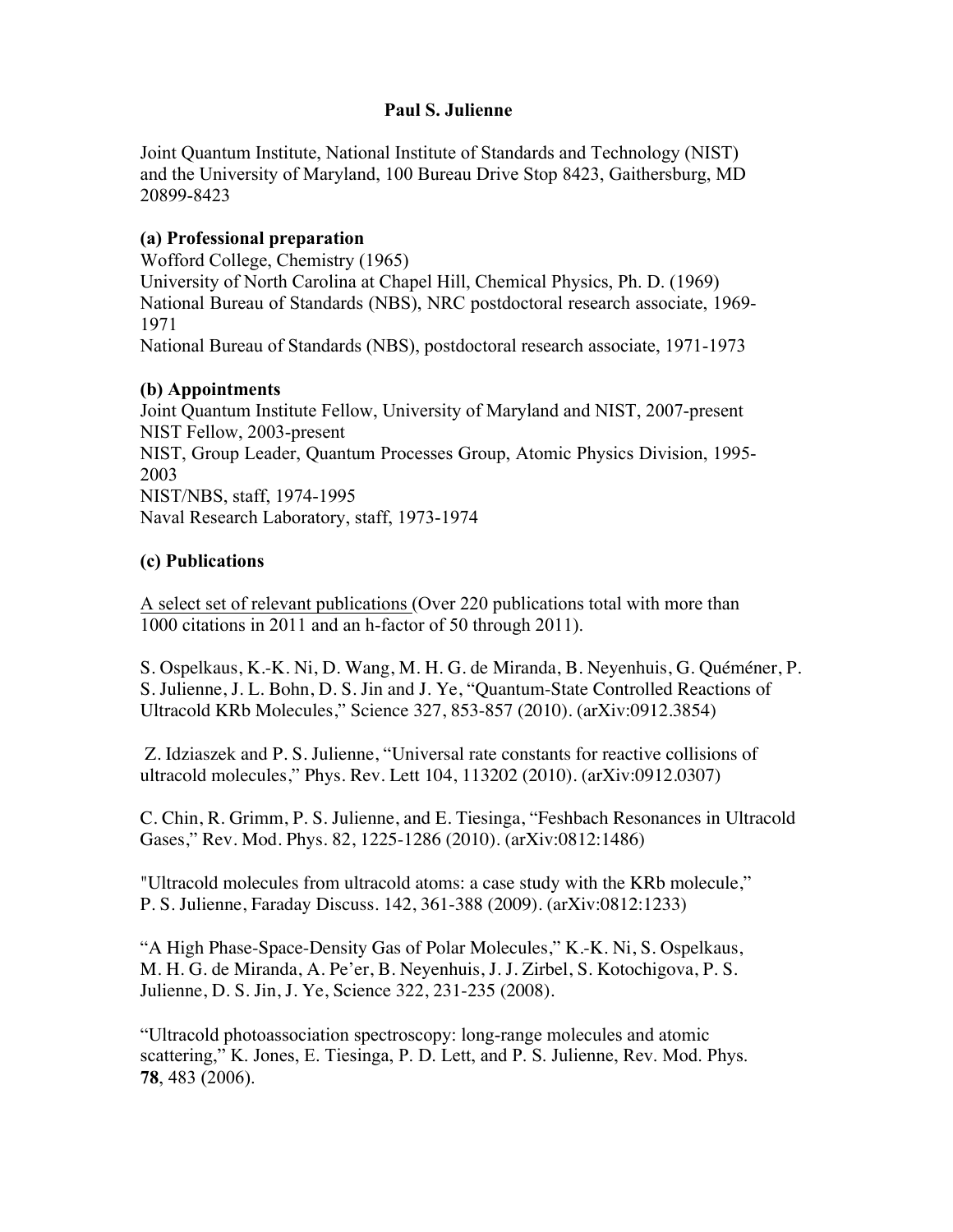# **(d) Honors**

\* 1992, Department of Commerce Silver Medal

\* 1998, Department of Commerce Gold Medal

\* 2004, Davisson-Germer Prize of the American Physical Society,

Citation: For his pioneering studies of the theory of ultracold atomic collisions, and its applications to precision metrology and quantum gas dynamics.

\* 2004, NIST Samuel Wesley Stratton Award for outstanding scientific or engineering achievements in support of NIST objectives.

Citation: For world leading theoretical physics research in collisions fundamental to the laser cooling of atoms and Bose-Einstein condensation

\* 2005, Washington Academy of Sciences Annual Award for Work of Merit and Distinction in the Physical Sciences

Citation: For pioneering studies of the theory of ultracold atomic collisions and its numerous applications that continue to impact forefront research from Bose-Einstein condensation to atomic clocks.

\* 2007, Meritorious Presidential Rank Award.

These awards recognize exceptional long-term accomplishments in public service by career senior government executives or scientists. Award winners are nominated by their agency heads, evaluated by boards of private citizens, and approved by the President.

### **(e) Committees**

\* 1994-1998, National Research Council Committee on Atomic, Molecular, and Optical Science (CAMOS)

\* 2005-2007, Advisory Board for the Harvard-Smithsonian Institute for Atomic and Molecular Physics (ITAMP).

\* 2007-2010, American Physical Society Divisional Councilor, representing the Division of Atomic, Molecular, and Optical Physics (DAMOP).

# **(f) Research interests:**

My general area of interest has been in theoretical molecular spectroscopy and atomic collision processes, in particular, in the application of theoretical techniques to obtain a better understanding of basic atomic and molecular phenomena. Most of this work has been directed at understanding experimental observations or to make predictions that can be tested by new experiments. Work in the 1970's involved applications to atmospheric and astrophysical problems. From the late 1970s through the 1980s, applications centered on issues relating to the development of high-energy lasers and collisions in light fields. For the last 25 years, since the development of laser cooling in the mid 1980s, I have concentrated on phenomena associated with ultracold trapped atoms. Current research is directed in two areas. The first is the formation and properties of ultracold molecules. This includes the development of simplified quantitative models for understanding and calculating the properties of magnetically tunable Feshbach resonances, which have been very successfully used to make cold molecules and to control atom interactions in quantum degenerate atomic gases or optical lattices. This work is being extended to calculating the properties of optically tunable resonances. The second area involves the study of closed shell S-state atoms such as Ca, Sr, and Yb. These species can be laser cooled, have both bosonic and fermionic isotopes, and have good prospects for use in ultraprecise optical clocks, as new kinds of quantum degenerate gases or lattices, or for quantum information applications.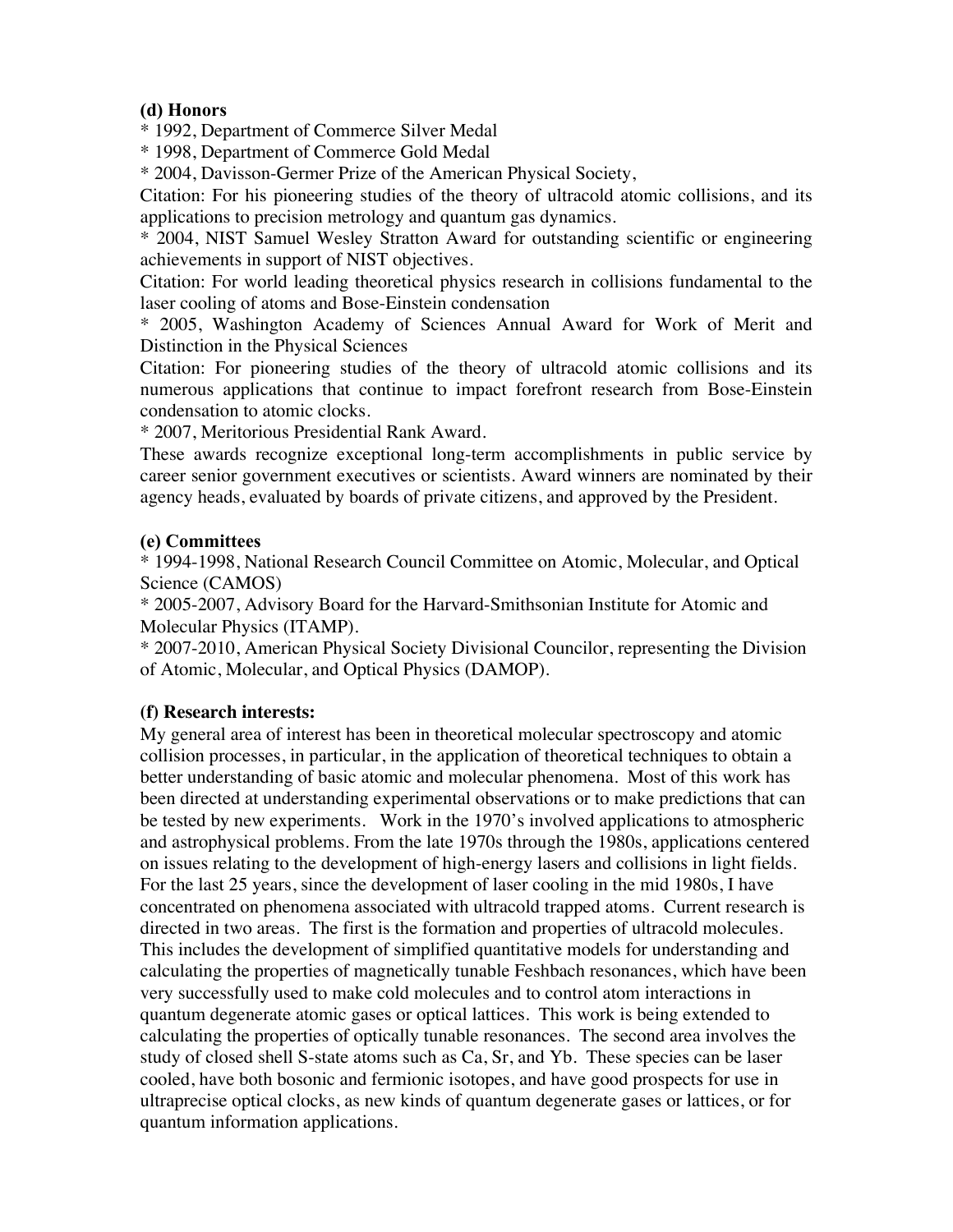#### PUBLICATION LIST

#### Paul S. Julienne

1. Julienne, P. S., and Gary, L. P., "Trapped electrons in ice," Molecular Crystals **5**, 135(1968).

2. Julienne, P. S., and Choi, Sang-Il, "Impurity states in a linear molecular Crystal," J. Chem. Phys. **49**, 3704 (1968).

3. Julienne, P. S., and Choi, Sang-Il, Electronic states of a disordered polymer,", J. Chem. Phys. **53**, 2726 (1970).

4. Julienne, P. S., "Predissociation of the  $H_2D^1\Pi_u$  state," Chem. Phys. Lett. **8**, 27 (1971).

5. Waynant, R. W., Ali, A. W., and Julienne, P. S., "Experimental observations and calculated band strengths for the  $D$ , Lyman band laser," J. Appl.Phys.  $42$ ,  $3406$  (1971).

6. Julienne, P. S., Neumann, D., and Krauss, M., "Calculation of the temperature dependence for absorption of  $CO_2$  in the 1720-1200 Å region," J. Atmos. Sci. 28, 833 (1971).

7. Julienne, P. S., Krauss, M., and Donn, B., "Formation of OH through inverse predissociation," Astrophys J. **170**, 65 (1971).

8. Julienne, P. S., Krauss, M., and Wahl, A. C., "Hartree-Fock energy curves for the X<sup>2</sup>Π and  ${}^{2}\Sigma^{+}$  states of HF, " Chem. Phys. Lett. **11**, 16 (1971).

9. Marchetti, M., Julienne, P. S., and Krauss, M., "Vibrational and electronic oscillator strengths of LiO," J. Res. NBS **76A**, 665 (1972).

10. Julienne, P. S., and Krauss, M., "Excitation of  $O_2^{-1}\Delta_g$  by electron impact," J. Res. NBS **76A**, 661 (1972).

11. Julienne, P. S., and Krauss, M., "Molecule formation by inverse predissociation," in Molecules and the Galactic Environment," ed. by M. A. Gordon and L. E. Snyder, (John Wiley and Sons, 1973).

12. Krauss, M. and Julienne, P. S., "Dissociative recombination of  $e + CH^{+}(X^{1}\Sigma^{+})$ " Astrophys. J. **183**, L139 (1973).

13. Julienne, P. S., "Nonadiabatic effects in the B, C, B', and D states of  $H_2$ ," J. Mol. Spectrosc. **48**, 508 (1973).

14. Julienne, P. S., Davis, J., and Oran, E. S., "Oxygen recombination in the tropical nightglow," J. Geophys. Res. **79**, 2540 (1974).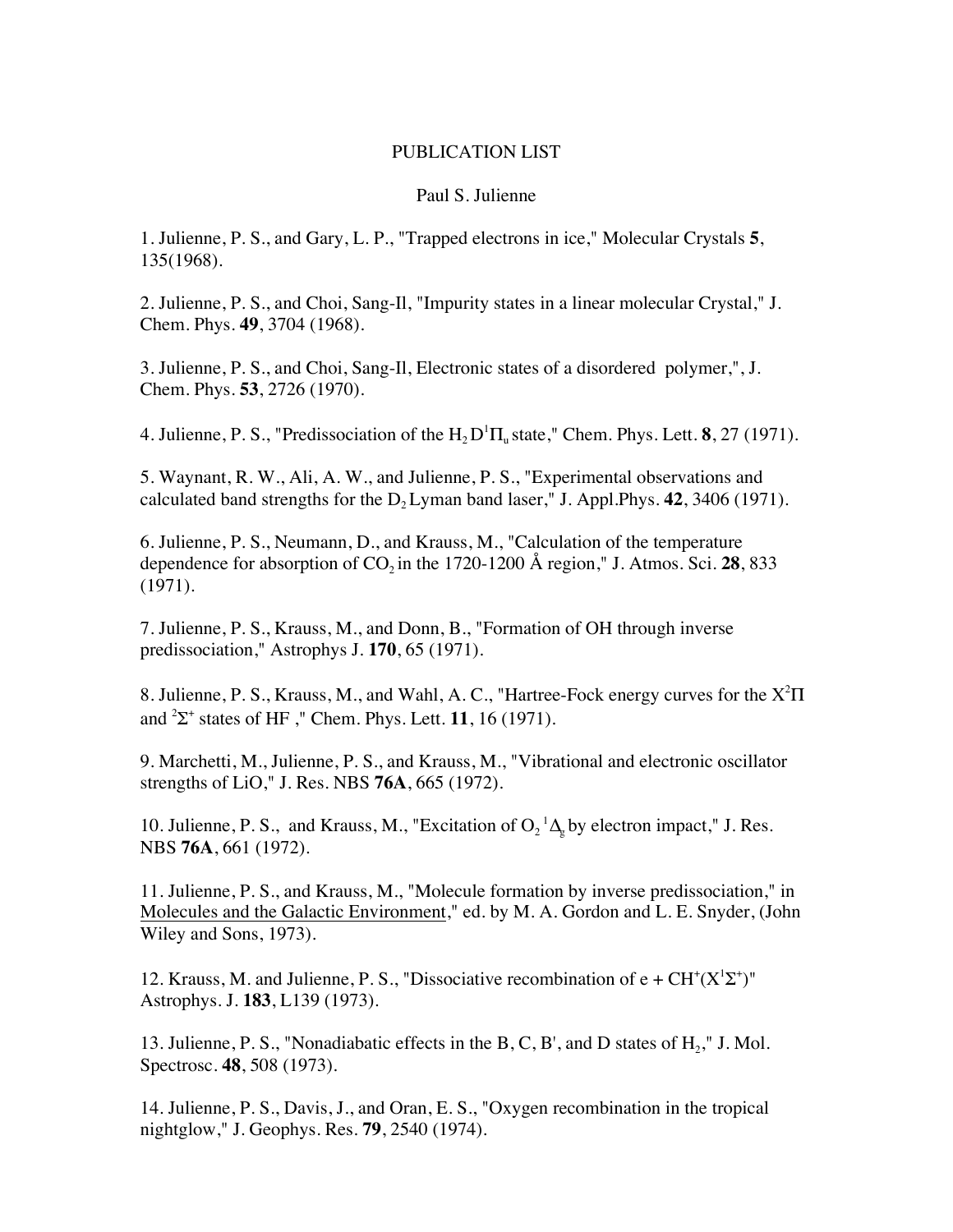15. Julienne, P. S., Oran, E. S., and Davis, J., "Departure from LTE and emission in a low density recombining oxygen plasma," J. Phys. B **7**, 2100 (1974).

16. Julienne, P. S. and Krauss, M., "Predissociation of the Schumann-Runge bands of O2," J. Mol. Spectrosc. **56**, 270 (1975).

17. Oran, E. S., Julienne, P. S., and Strobel, D. F., "Aeronomy of odd nitrogen in the thermosphere," J. Geophys. Res. **80**, 3086 (1975).

18. Hyman, E., Strickland, D. J., Julienne, P. S., and Strobel, D. F., "Auroral NO concentrations," J. Geophys. Res. **81**, 4765 (1976).

19. Julienne, P. S. and Davis, J., "Cascade and radiation trapping effects on atomic oxygen emission excited by electron impact," J. Geophys. Res. **81**, 1397 (1976).

20. Julienne, P. S., Krauss, M., and Stevens, W., "Collision-induced O  ${}^{1}S$  -  ${}^{1}D$  near 5577 **Å** in argon," Chem. Phys. Lett. **38**, 374 (1976).

21. Julienne, P. S., Neumann, D., and Krauss, M., "Transition moments for the  $B^3\Sigma_\text{u}$  - $X^3\Sigma_g$  and  ${}^3\Sigma_u$  -  ${}^3\Pi_u$  transitions in O<sub>2</sub>," J. Chem. Phys. **64**, 2990 (1976).

22. Julienne, P. S.,  $^{13}\Sigma_{u}$  -  $^{3}\Sigma_{u}$  coupling in the  $O_2 B^3 \Sigma_{u}$  predissociation," J. Mol. Spectrosc. **63**, 60 (1976).

23. Krauss, M. and Julienne, P. S., "Collision-induced  $I(^{2}P_{1/2})$  emission in argon and xenon," J. Chem. Phys. **67**, 669 (1977).

24. Julienne, P. S., "Theory of gain and saturation for collision-induced lasing transitions," J. Appl. Phys. **48**, 4140 (1977).

25. Stevens, W. J., Gardner, M., Karo, A., and Julienne, P. S., "Theoretical determination of bound-free absorption cross sections in  $Ar_2$ ," J. Chem. Phys. **67**, 2860 (1977).

26. Julienne, P. S., "Theory of rare gas-group VI  ${}^{1}S$  -  ${}^{1}D$  collision-induced transitions," J. Chem. Phys. **68**, 32 (1978).

27. Mies, F. H., and Julienne, P. S., "Oscillatory excimer emission: an analytic model," IEEE J. Quant. Elect. **E15**, 272 (1979).

28. Julienne, P. S., and Krauss, M., "Role of the III-1/2 - II-1/2 transition in rare gas halide kinetics," Appl. Phys. Lett. **35**, 55 (1979).

29. Julienne, P. S., Konowalow, D. D., Krauss, M., Rosenkrantz, M. E., and Stevens, W. J., "Photodissociation of HgCl, "Appl. Phys. Lett. **36**, 132 (1980).

30. Konowalow, D. D., and Julienne, P. S., "Li<sub>2</sub> and Na<sub>2</sub><sup>3</sup> $\Sigma_g$ <sup>-3</sup> $\Sigma_u$  excimer," J. Chem. Phys. **72**, 5815 (1980).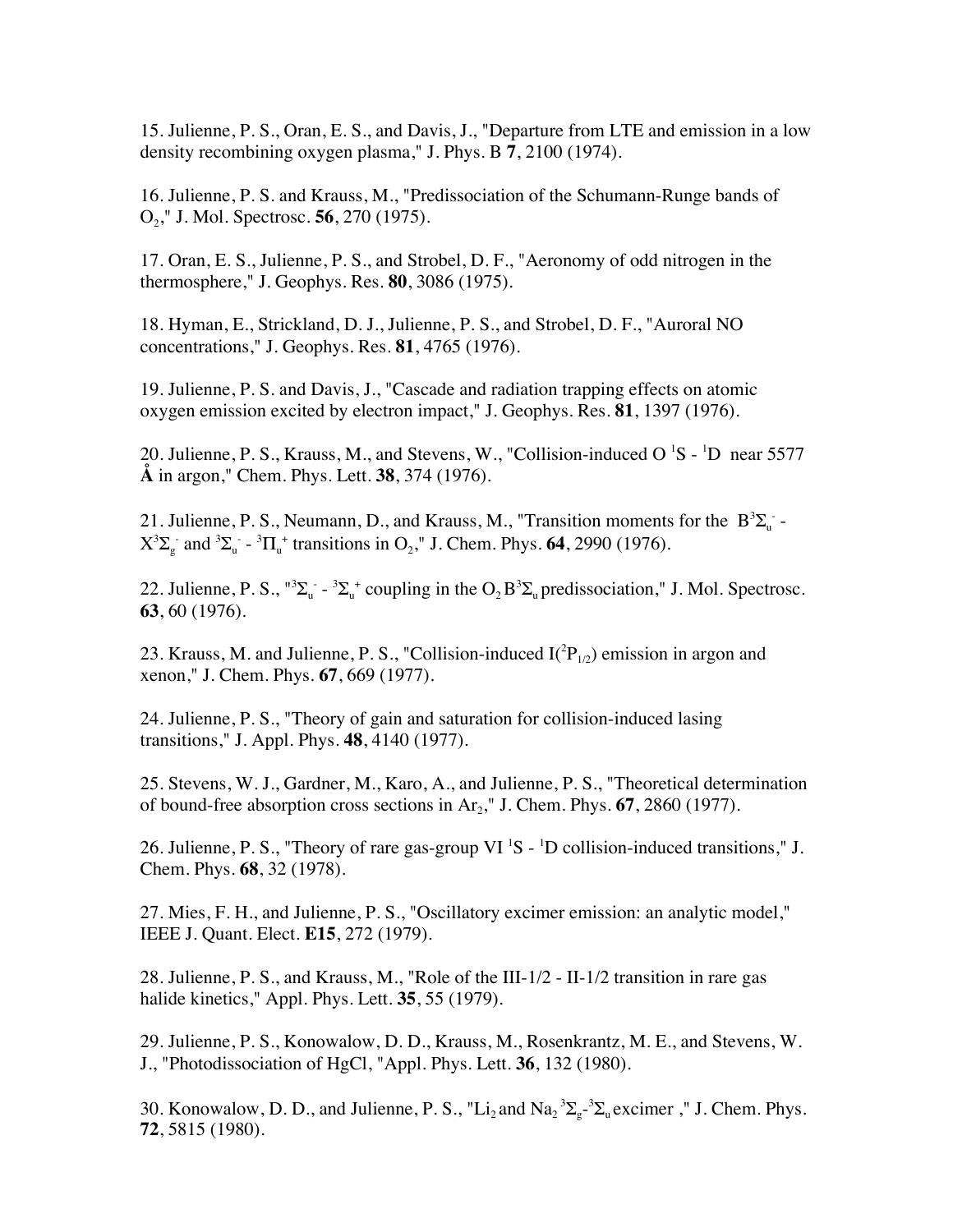31. Basch, H., Julienne, P. S., Krauss, M., and Rosenkrantz, M. E., "Energy curves and transition moments for PbHe and PbXe," J. Chem. Phys. **73**, 6247 (1980).

32. Julienne, P. S., and Mies, F. H., "A multichannel distorted wave approximation," J. Phys. B **14**, 4335 (1981).

33. Julienne, P. S., and Mies, F. H., "Role of angular momentum for atomic scattering in intense laser fields," Phys. Rev. A **25**, 3399 (1982).

34. Krauss, M., Stevens, W. J., and Julienne, P. S., "Spin-orbit and dispersion energy effects in XeF," J. Comp. Chem. **3**, 372 (1982).

35. Julienne, P. S., "Emission and predissociation of  $Li_2^2\Pi_u$ ," Chem. Phys. Lett. **87**, 240 (1982).

36. Mies, F. H., and Julienne, P. S., "The thermodynamic properties of diatomic molecules at elevated temperatures: role of continuum and metastable states," J. Chem. Phys. **77**, 6162 (1982).

37. Julienne, P. S., "A nonadiabatic theory of collision-broadened atomic line profiles," Phys. Rev. A **26**, 3299 (1982).

38. Julienne, P. S., "Nonadiabatic effects in line broadening," in Spectral Line Shapes, Vol. 2, ed by K. Burnett (Walter de Gruyter, Berlin, 1983).

39. Mies, F. H., and Julienne, P. S., "A multichannel quantum defect analysis of two state couplings in diatomic molecules," J. Chem. Phys. **80**, 2526 (1984).

40. Julienne, P. S., and Mies, F. H., "Nonadiabatic theory of atomic line broadening: Final state distributions and the polarization of redistributed radiation," Phys. Rev. A **30**, 831 (1984).

41. Tellinghuissen, J., and Julienne, P. S., "A simple sum rule for total radiative decay rates: comparison of quantal and classical methods for diatomics," J. Chem. Phys. **87**, 5779 (1984).

42. Julienne, P. S., "Collision-induced radiative transitions at optical frequencies," in Phenomena induced by intermolecular interactions, ed. By G. Birnbaum (Plenum Press, 1985).

43. Mies, F. H., and Julienne, P. S., "A molecular half collision analysis of atomic lineshapes," in Spectral Lineshapes, Vol. 3, ed. by F. Rostas, (Walter de Gruyter, Berlin, 1985).

44. Julienne, P. S., and Mies, F. H., "Calculations on light assisted atomic collisions," in Proceedings of the 10th Colloque sur la Physique des Collisions Atomiques et Electroniques, ed. by N. Sadeghi and J. Berlande, (1984).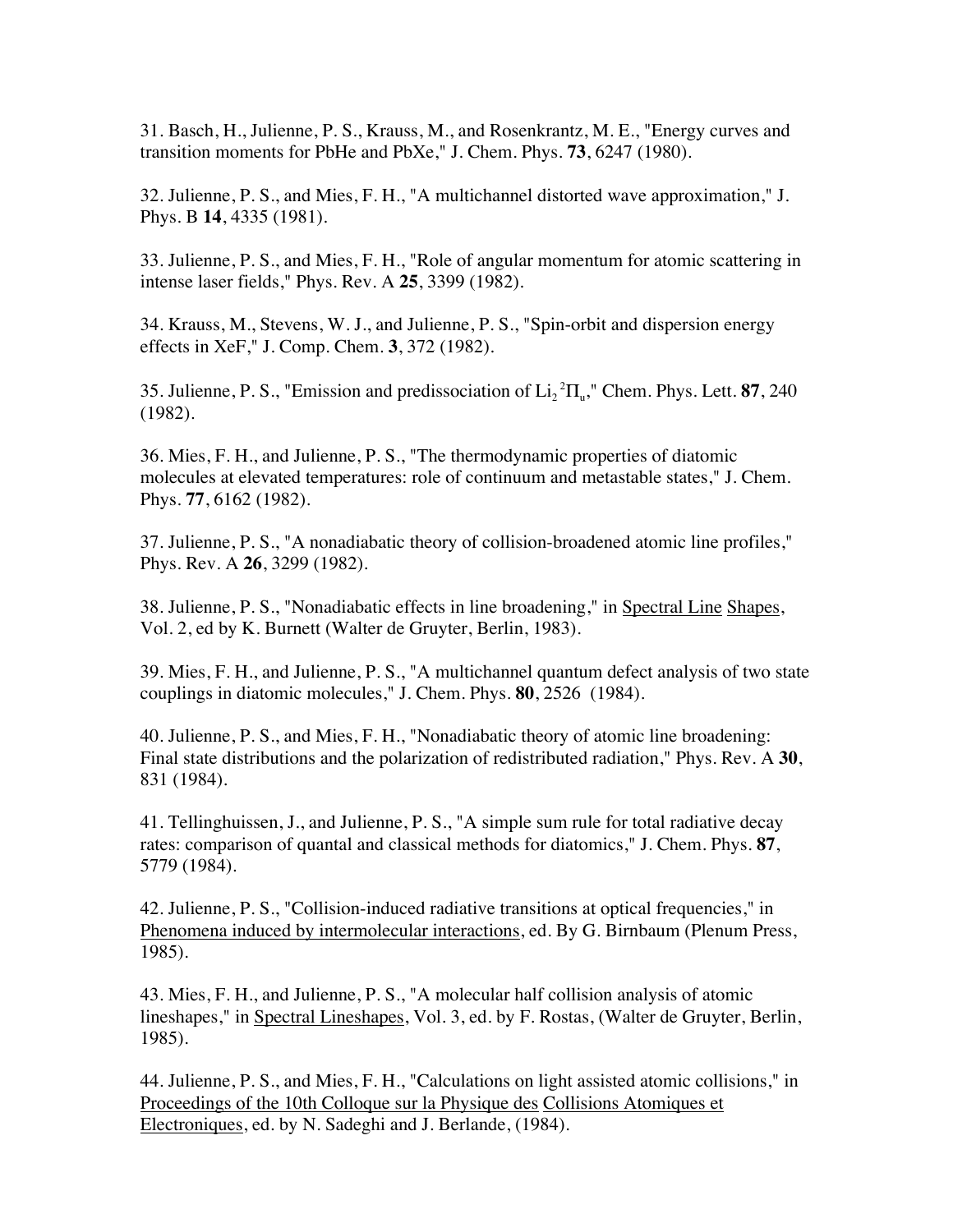45. Mies. F. H., Julienne, P. S., Band, Y. B. and Singer, S. H., "A convergent analysis of radiative matrix elements in atomic lineshape theory," J. Phys. B **19**, 3249 (1986).

46. L. L. Vahala, Julienne, P. S., and Havey, M. D., "Nonadiabatic theory of fine structure branching cross sections for NaHe, NaNe, and NaAr optical collisions," Phys. Rev. A **34**, 1856 (1986).

47. Julienne, P. S., and Mies, F. H., "Analytic multichannel theory of molecular dissociation," in Electron and Atomic Collisions, ed. by D. C. Lorents, W. E. Meyerhof, and J. R. Petersen (North Holland, Amsterdam, 1986).

48. Julienne, P. S., and Mies, F. H., "Nonadiabatic theory of atomic line broadening: Redistribution calculations for  $Sr(^{1}P_{-}^{1}S) + Ar$ ," Phys. Rev. A 34, 3792 (1986).

49. Julienne, P. S., and Vahala, L. L., "Close coupled theory of fine structure transitions in collisional redistribution," in Spectral Line Shapes, Vol. 4, ed by R. Exton (Deepak, Hampton, Va., 1987).

50. Thorsheim, H. R., Weiner, J., and Julienne, P. S., "Laser-induced photoassociation of ultracold sodium atoms," Phys. Rev. Letters **58**, 2420 (1987).

51. Gould, P. L., Lett, P. D., Julienne, P. S., Phillips, W. D., Thorsheim, H. R., and Weiner, J., "Observation of associative ionization of ultracold laser-trapped sodium atoms," Phys. Rev. Lett. **60**, 788 (1988).

52. Julienne, P. S., "Laser modification of ultracold atomic collisions in optical traps," Phys. Rev. Letters **61**, 698 (1988).

53. Gould, P. L., Lett, P. D., Watts, R. N., Westbrook, C. I., Julienne, P. S., Phillips, W. D., Thorsheim, H. R., and Weiner, J., "Associative ionization of ultracold laser-trapped sodium atoms," in Atomic Physics, ed. by S. Haroche, J. C. Gay, and G. Grynberg (World Scientific, Singapore, 1989), p.215.

54. Julienne, P. S., and Frommhold, L., "Roundtable discussion on laser-induced and collision-induced spectra," in Spectral Line Shapes, Vol. 5, ed. by J. Szudy (Ossolineum, Warsaw, 1989), p. 800.

55. Julienne, P. S., "Theory of Ultracold Atomic Collisions in Optical Traps," Electron and Atomic Collisions, ed. by A. Dalgarno, R. S. Freund, . S. Lubell, and T. B. Lucatorto (North Holland, Amsterdam, 1990), p. 580.

56. Julienne, P. S., and Mies, F., "Collisions of Ultracold Trapped Atoms," J. Op. Soc. Am. B **6**, 2257(1989).

57. Dubs, R. L., Julienne, P. S., and Mies, F., "Intersystem Crossing in Collisions of Aligned  $Ca(4s5p<sup>1</sup>P) + He$ : A Half Collision Analysis Using Multichannel Quantum Defect Theory," J. Chem. Phys. **93**, 8784(1990).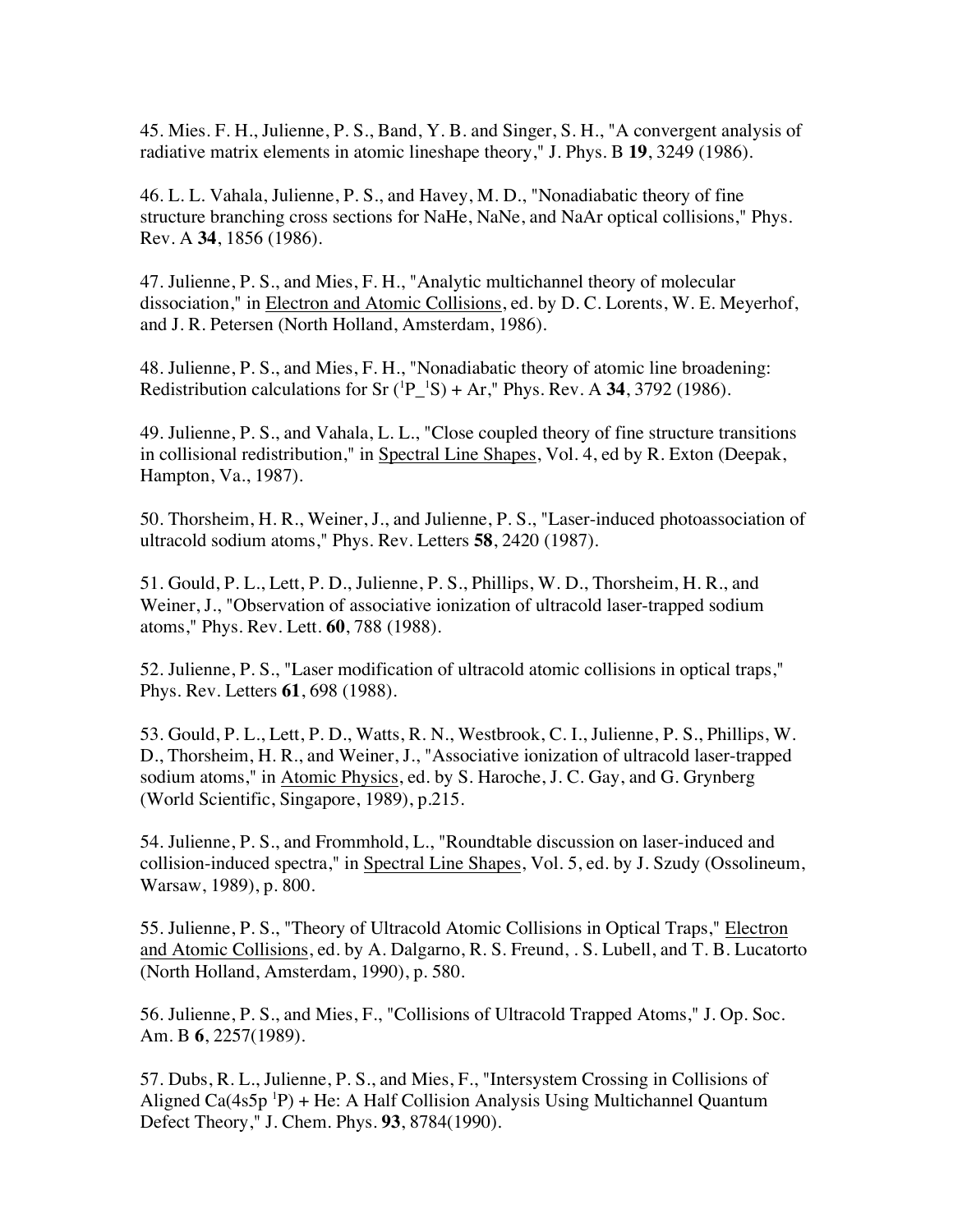58. Julienne, P. S., Heather, R., and Vigué, J., "Laser Assisted Collisions at Ultracold Temperatures," in Spectral Line Shapes, Vol. 6, ed. by L. Frommhold and J. Keto (American Institute of Physics, New York, 1990), pp. 191-205.

59. Julienne, P. S., Heather, R., and Vigué, J., "Theory of Atomic Collisions at Ultracold Temperatures," in Atomic Physics 12, ed. by J. C. Zorn and R. R. Lewis (American Institute of Physics, New York, 1991), pp. 116-136.

60. Band, Y. B., and Julienne, P. S., "Density Matrix Calculation of Population Transfer between Vibrational Levels of Na<sub>2</sub> by Stimulated Raman Scattering with Temporally Shifted Laser Beams," J. Chem. Phys., **94**, 5291(1991).

61. Dubs, R. L., and Julienne, P. S., "A Half Collision Analysis of  $K_2$  Photodissociation through the  $B<sup>1</sup>\Pi_u$  State," J. Chem. Phys., **95**, 4177(1991).

62. Band, Y. B., and Julienne, P. S., "Population Transfer by Multiple Stimulated Raman Scattering," J. Chem. Phys., **95**, 5681(1991).

63. Julienne, P. S., and Vigué, J., "Cold Collisions of Ground and Excited Alkali Atoms," Phys. Rev. A **44**, 4464(1991).

64. Julienne, P. S., and Heather, R., "Laser Modification of Ultracold Atomic Collisions: Theory," Phys. Rev. Lett. **67**, 2135(1991).

65. Bieniek, R. J., Julienne, P. S., and Rebentrost, F.,"Collisional Redistribution of Polarized Radiation for Sr - Ar(He) Systems: A Numerical Comparison of the Semiclassical Decoupling/locking Model to Exact Results," J. Phys. B **24**, 5103(1991).

66. Band, Y. B., and Julienne, P. S., "Complete Alignment and Orientation of Atoms and Molecules by Stimulated Raman Scattering with Temporally Shifted Lasers," J. Chem. Phys.**96**, 3329(1991).

67. Tchang-Brillet, W.-U. L., Julienne, P. S., Robbe, J.-M., Letzelter, C., and Rostas, F., "A Model of the B-D' Rydberg-Valence Predissociating Interaction in the CO Molecule," J. Chem. Phys. **96**, 6735(1992).

68. Julienne, P. S., Smith, A. M., and Burnett, K., "Theory of Collisions between Laser Cooled Atoms," Adv. At. Mol. Opt. Phys. **30**, 141(1992).

69. Julienne, P. S., "Theory of Ultracold Atomic Collisions" in Proceedings of the International School of Physics "Enrico Fermi," ed. by W. D. Phillips and E. Arimondo (North Holland, Amsterdam, 1992), p. 733.

70. Band, Y. B., and Julienne, P. S., "Optical-Bloch-Equation Method for Cold-Atom Collisions: Cs Loss from Optical Traps," Phys. Rev. A **46**, 330(1992).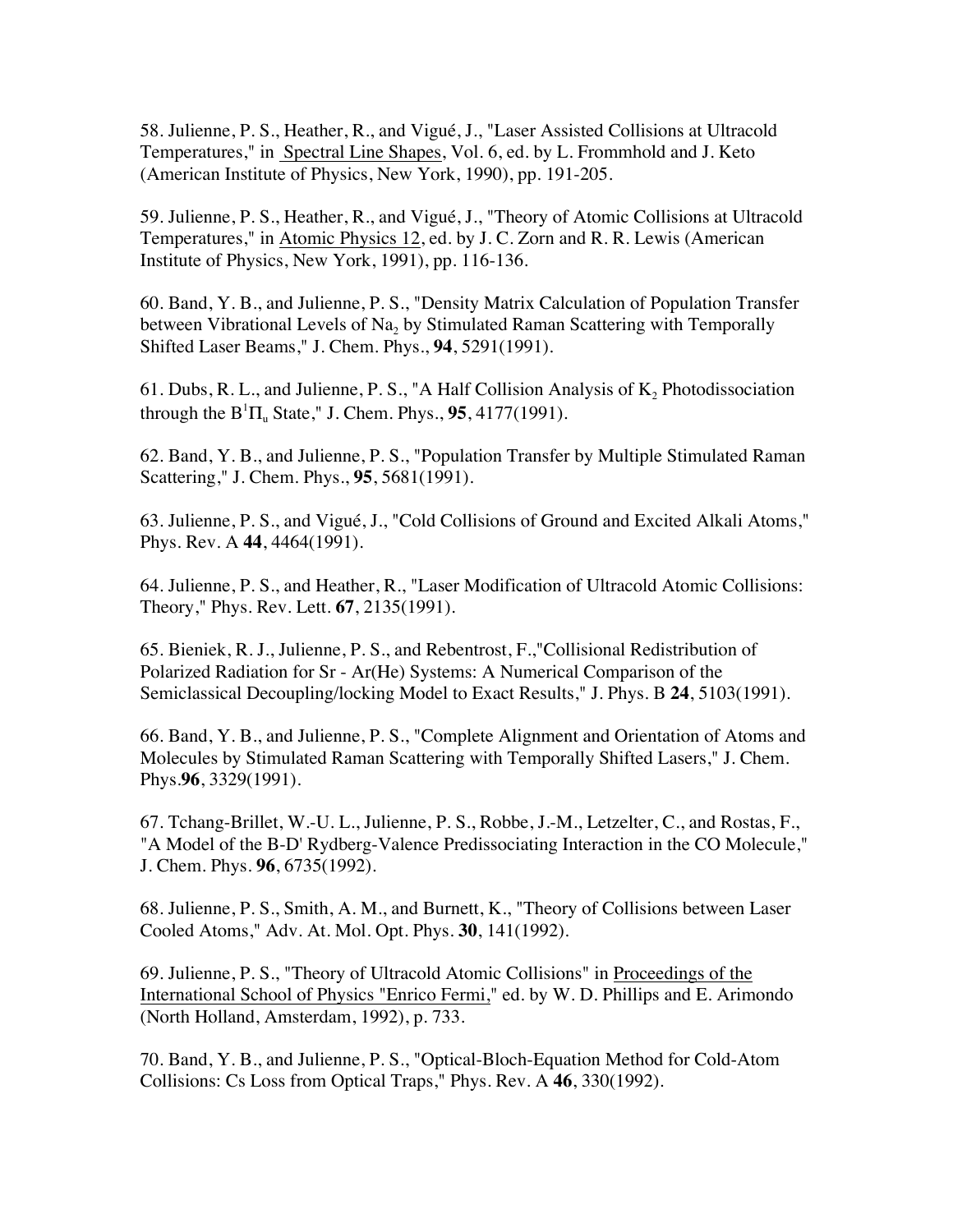71. Smith, A. M., Burnett, K., and Julienne, P. S., "Semiclassical Theory of Collision-Induced Loss from Optical Traps," Phys. Rev. A **46**, 4091(1992).

72. Band, Y. B., and Julienne, P. S., "Molecular Population Transfer, Alignment and Orientation using Chirped Pulse Absorption," J. Chem. Phys. **97**, 9107 (1992).

73. Heather, R. W., and Julienne, P. S., "Theory of laser-Induced Associative Ionization of Ultracold Na," Phys. Rev. A **47**, 1887(1993).

74. Williams, C. J., and Julienne, P. S., "Mass Effects in the Theoretical Determination of Nuclear Spin Relaxation Rates for Atomic Hydrogen and Deuterium," Phys. Rev. A **47**, 1524 (1993).

75. Marcassa, L., Bagnato, V., Wang, Y., Tsao, C., Weiner, J., Dulieu, O., Band, Y. B., and Julienne, P. S., "Collisional loss rate in a magento-optical trap for Na atoms: light intensity dependence," Phys. Rev. A **47**, R4563(1993).

76. Wagshul, M., Helmerson, K., Lett, P. D., Rolston, S. L., Phillips, W. D., Heather, R., and Julienne, P. S., "Hyperfine effects on associative ionization of ultracold," Phys. Rev. Lett. **70**, 2074 (1993).

77. Bagnato, V., Marcassa, L., Wang, Y., Weiner, J., Band, Y. B., and Julienne, P. S., "Ultracold Photo-associative Ionization Collisions in a Magneto-Optical Trap: Optical Field Intensity Dependence in a Radiatively Dissipative Environment," Phys. Rev. A **48**, R2523 (1993).

78. Dulieu, O., Weiner, J., and Julienne, P. S., "On the accuracy of molecular data in the understanding of ultracold collisons," Phys. Rev. A **49**, 607(1994).

79. Suominen, K.-A., Holland, M. J., Burnett, K., and Julienne, P. S., "Excited-state survival probabilities for cold collisions in a weak laser field," Phys. Rev. A **49**, 3897(1994).

80. Julienne, P. S., Suominen, K.-A., and Band. Y. B., "Complex-potential model of collisions of laser cooled atoms," Phys. Rev. A **49**, 3890(1994).

81. Williams, C. J., and Julienne, P. S., "Molecular hyperfine structure in the photoassociation spectroscopy of laser cooled atoms," J. Chem. Phys. **101**, 2634(1994).

82. Napolitano, R., Weiner, J., Williams, C. J., and Julienne, P. S., "Line shapes of high resolution photoassociation spectra of optically cooled atoms," Phys. Rev. Lett. **73**, 1352(1994).

83. Band, Y. B., Tuvi, I., Suominen, K.-A., Burnett, K., and Julienne, P. S., "Loss from magneto-optical traps in strong laser fields," Phys. Rev. A**50**, R2826(1994).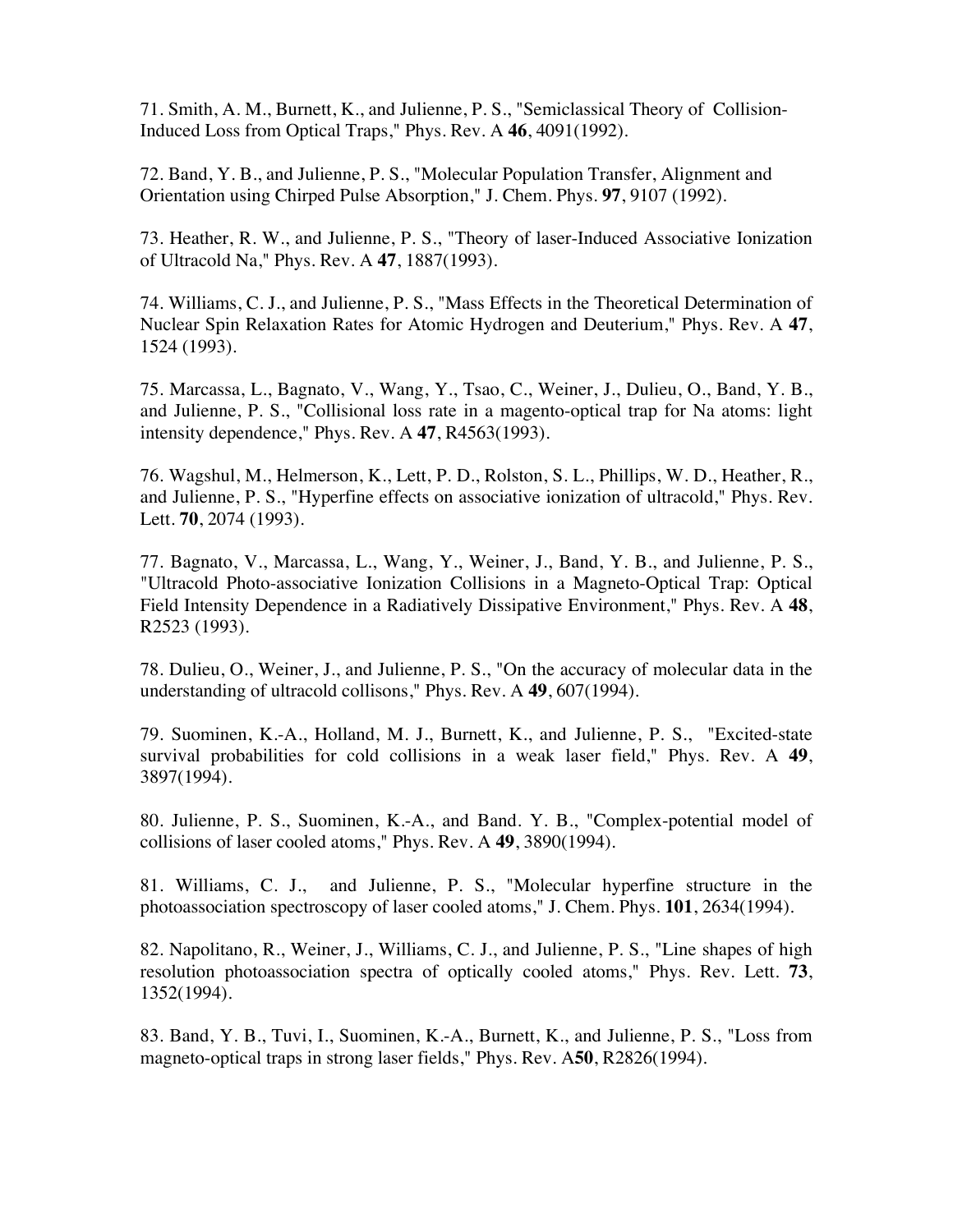84. Marcassa, L., Muniz, S., de Queiroz, E., Zilio, S., Bagnato, V., Weiner, J., Julienne, P. S., and Suominen, K.-A., "Optical suppression of photoassociative ionization in a magneto-optical trap," Phys. Rev. Lett. **73**, 1911(1994).

85. Julienne, P. S., Williams, C., Dulieu, O., and Band, Y. B., "Calculations of colisional loss rates of trapped Li atoms," Laser Physics **4**, 1076(1994).

86. Ritchie, N. W. M., Abraham, E. R. I., Xiao, Y. Y., Bradley, C. C., Hulet, R. G., and Julienne, P. S., "Trap loss collisions of ultracold lithium atoms," Phys. Rev. A **51**, R890(1995).

87. Suominen, K.-A., Holland, M., Burnett, K., and Julienne, P. S., "Optical shielding of cold collisions," Phys. Rev. A **51**, 1446(1995).

88. Band, Y. B., and Julienne, P. S., "Ultracold Molecule Production by Laser Cooled Atom Photoassociation," Phys. Rev. A **51**, R4317(1995).

89. Dulieu, O. and Julienne, P. S., "Coupled Channel Bound States Calculations for Alkali Dimers using the Fourier Grid Method," J. Chem. Phys. **103**, 60(1995).

90. Solts, R., Ben-Reuven, A., and Julienne, P. S., "Optical Collisions in Ultracold Atom Traps: Two-Photon Distorted Wave Theory, Phys. Rev. A **52**, 4029(1995).

91. Ji, B., Kleiber, P. D., Stwalley, W. C., and Julienne, P. S., "Quantum State Selected Photodissociation of K2 ( $B^1\Pi_u$ -  $X^1\Sigma_g^+$ ): A Case Study of Final State Alignment in All-Optical Multiple Resonance Photodissociation," J. Chem. Phys. **102**, 2440 (1995).

92. Baker, J., Tchang-Brillet, W.-U. Lydia, and Julienne, P. S., "First Observation of the  $v=3$  level of the  $B^1S^+$  Rydberg state of CO," J. Chem. Phys  $102$ , 3956 (1995).

93. Suominen, K.-A., Burnett, K., Julienne, P. S., Walhout, M., Sterr, U., Orzel, C., Hoogerland, M., and Rolston, S. L., "Ultracold Collisions and Optical Shielding in Metastable Xenon," Phys. Rev. A **53**, 1658(1996)

94. Bagnato, V., Horowicz, R., Marcassa, L., Muniz, S., Zilio, S., Napolitano, R., Weiner, J., and Julienne, P. S., "Polarization Dependence of Optical Suppression in Photoassociative

Ionization Collisions in a Sodium Magneto-optic Trap," Phys. Rev. Lett.**76**, 2033 (1996).

95. Suominen, K.-A., Burnett, K., and Julienne, P. S., "The Role of Off-Resonant Excitation in Cold Collisions in a Strong Laser Field," Phys. Rev. A **53**, R1220 (1996).

96. Williams, C. J., Tiesinga, E., and Julienne, P. S., "Hyperfine structure of the Na<sub>2</sub>  $0_g^$ long range molecular state," Phys. Rev. A **53**, R1939 (1996).

97. Jones, K. M., Julienne, P. S., Lett, P. D., Phillips, W. D., Tiesinga, E., and Williams, C. J. "Observation of Retardation in the Interaction Between two Na Atoms Bound in a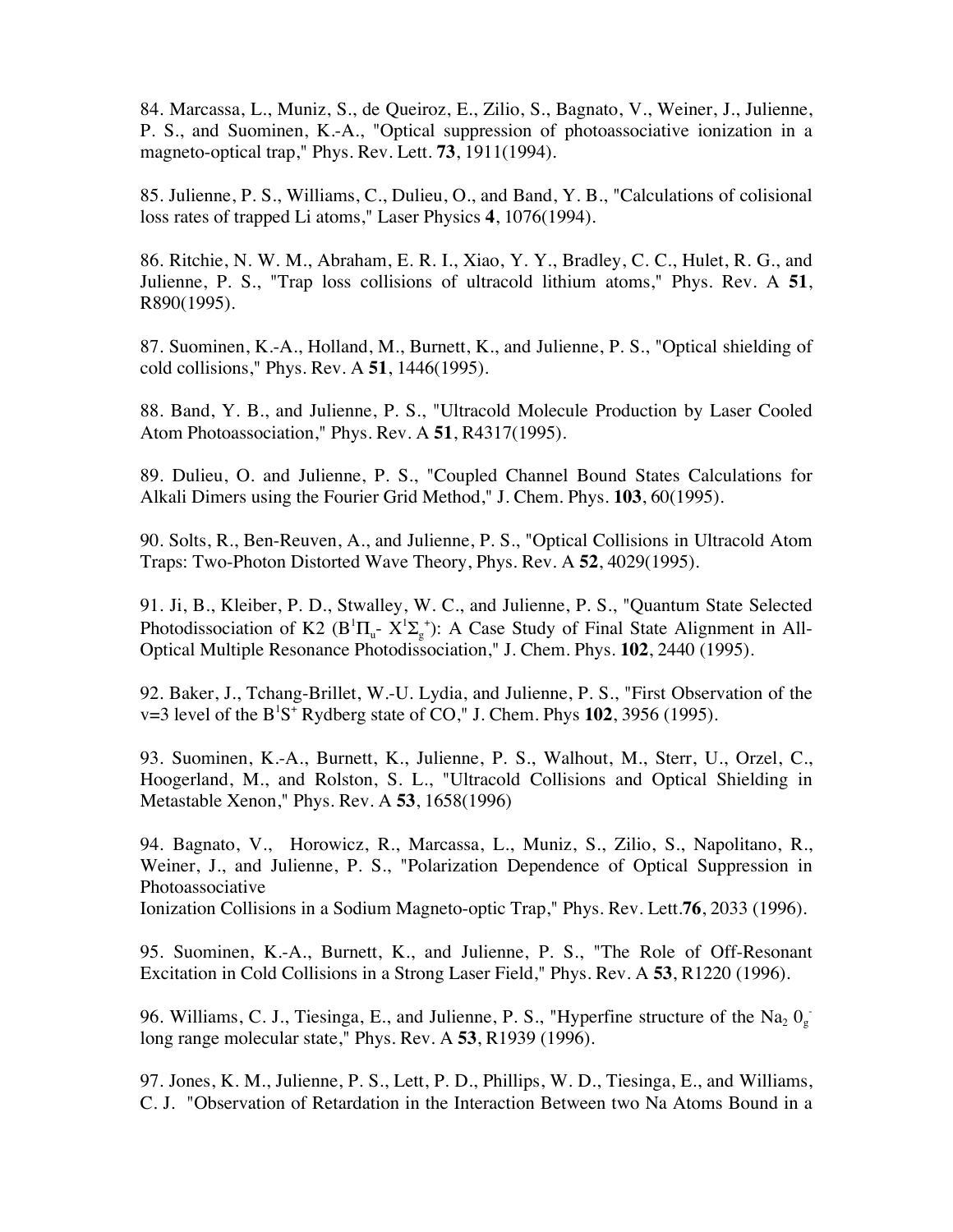Molecule and a Determination of the Atomic 3P Lifetime, Euro. Phys. Lett. **35**, 85 (1996).

98. K. Burnett, P. S. Julienne, and K.-A. Suominen, "Laser Driven Collisions between Atoms in a Bose-Einstein Condensed Gas," Phys. Rev. Lett. **77**, 1416 (1996).

99. Julienne, P. S., "Cold Binary Atomic Collisions in a Light Field," J. Res. Nat. Inst. Stand. Technol. **101**, 487 (1996). [Special Issue on BEC]

100. E. Tiesinga, C. J. Williams, P. S. Julienne, K. M. Jones, P. D. Lett, and W. D. Phillips, "A Spectroscopic Determination of Scattering Lengths for Sodium Atom Collisions," J. Res. Nat. Inst. Stand. Technol. **101**, 505 (1996). [Special Issue on BEC]

101. F. H. Mies, C. J. Williams, P. S. Julienne, M. Krauss, "Estimating Bounds on Collisional Relaxation Rates of Spin-Polarized 87Rb Atoms at Ultracold Temperatures," J. Res. Nat. Inst. Stand. Technol. **101**, 521 (1996). [Special Issue on BEC]

102. J. L. Bohn and P. S. Julienne, "Semianalytic Treatment of Two-color Photoassociation Spectroscopy and Control of Cold Atoms, Phys. Rev. A **54**, R4637 (1996).

103. R. Napolitano, J. Weiner, and P. S. Julienne, "Theory of optical suppression of ultracold collision rates by polarized light, "Phys. Rev. A **55**, 1191 (1997).

104. P. S. Julienne, F. H. Mies, E. Tiesinga, and C. J. Williams, "Collisional stability of double Bose condensates," Phys. Rev. Lett. **78**, 1880 (1997).

105. J. Bohn and P. S. Julienne, "Prospects for influencing scattering lengths with far-offresonant light," Phys. Rev. A **56**, 1486 (1997).

106. A. Fioretti, J. H. Muller, P. Verkerk, M. Allegrini, E. Arimondo, and P. S. Julienne, "Direct measurement of collisional losses from a Cs magneto-optical trap," Phys. Rev. A **55**, R3999 (1997).

107. K.-A. Suominen, Y. B. Band, I. Tuvi, K. Burnett, and P. S. Julienne, "Quantum and Semiclassical Calculations of Cold Atom Collisions in Light Fields," Phys. Rev. A **57**, 3724 (1998).

108. X. Wang, H. Wang, P. L. Gould, W. C. Stwalley, E. Tiesinga, and P. S. Julienne, "First Observation of the Pure Long Range  $1_{\text{u}}$  state of an Alkali Dimer by Photoassociation Spectroscopy," Phys. Rev. A **57**, 4600 (1998).

109. E. Tiesinga, C. J. Williams, and P. S. Julienne, "Photoassociative Spectroscopy of Highly Excited Vibrational levels of Alkali Dimers: Greens Function Approach for Eigenvalue Solvers,"Phys. Rev. A **57**, 4257 (1998).

110. P. S. Julienne, K. Burnett, Y. B. Band, and W. C. Stwalley, "Stimulated Raman Molecule Production in Bose-Einstein Condensates," Phys. Rev. A **58,** R797 (1998).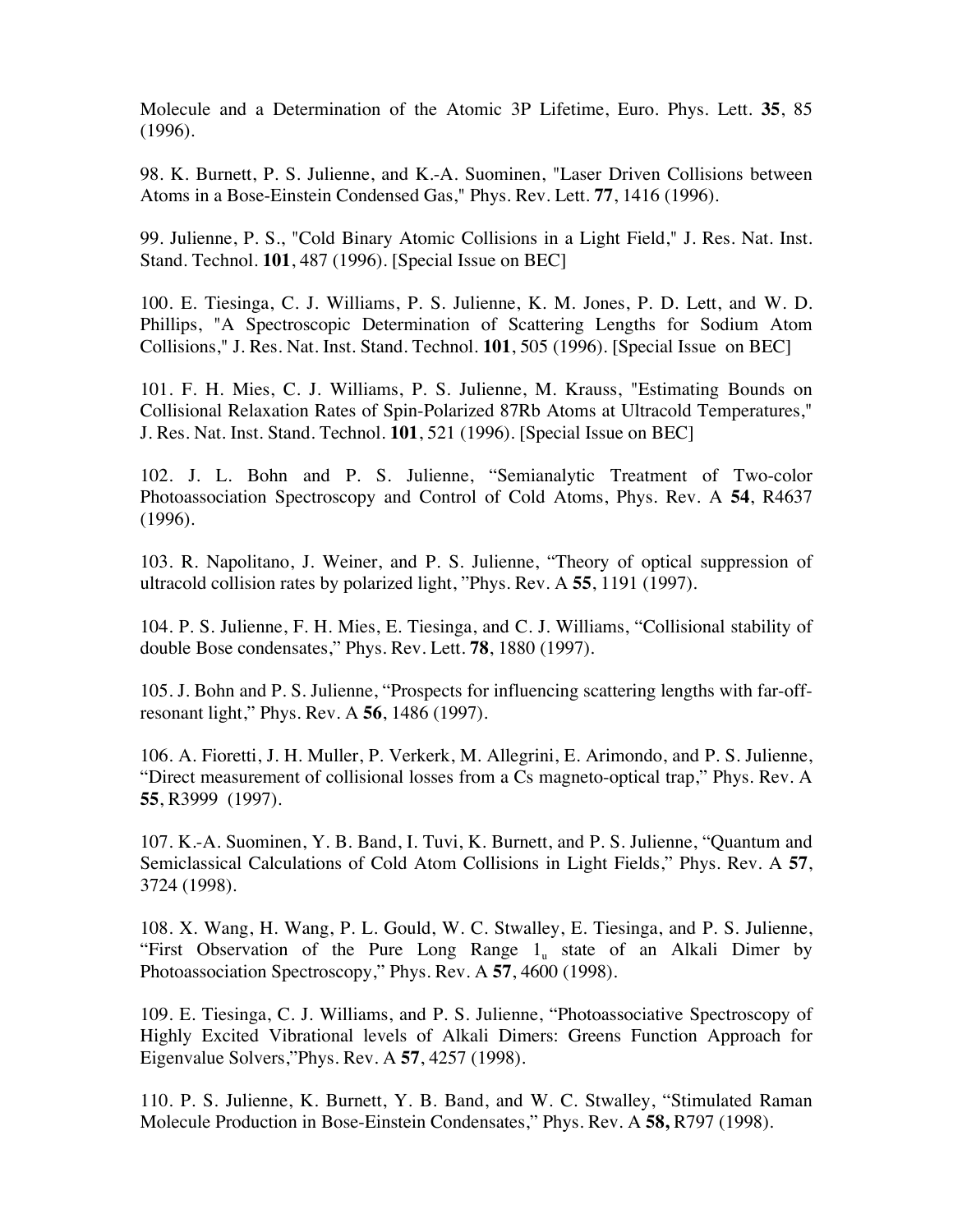111. P. Leo, E. Tiesinga, P. S. Julienne, D. K. Walter, S. Kadlecek, and T. G. Walker, "Elastic and inelastic collisions of cold spin-polarized 133Cs atoms," Phys. Rev. Lett. **81**, 1389 (1998).

112. K.-A. Suominen, E. Tiesinga, and P. S. Julienne, "Nonadiabatic dynamics in evaporative cooling of trapped atoms by a radio frequency field," Phys. Rev. A **58**, 3983 (1998).

113. M. Trippenbach, Y. B. Band, and P. S. Julienne, "Four wave mixing in the scattering of Bose-Einstein condensates," Op. Express **3**, 530 (1998).

114. J. Weiner, V. S. Bagnato, S. Zilio, and P. S. Julienne, "Experiments and Theory in Cold and Ultracold Collisions," Rev. Mod. Phys.**71**, 1(1999).

115. C. Orzel, M. Walhout, U. Sterr, P. S. Julienne, and S. L. Rolston, "Spin polarization and quantum statistical effects in ultra-cold ionizing collisions," Phys. Rev. A **59,** 1926(1999).

116. Y. B. Band, M. Trippenbach, and P. S. Julienne, "Radio-Frequency Output Coupling of the Bose-Einstein Condensate for Atom Lasers," Phys. Rev. A **59**, 3823 (1999).

117. L. Deng, E. W. Hagley, J. Wen, M. Trippenbach, Y. Band, P. S. Julienne, J. E. Simsarian, K. Helmerson, S. L. Rolston, and W. D. Phillips, "Four-wave-mixing with matter waves," Nature **398**, 218 (1999).

118. J. Bohn and P. S. Julienne, "Semianalytic Theory of Laser-Assisted Resonant Cold Collisions," Phys. Rev. A **60**, 414 (1999).

119. M. Machholm, K.-A. Suominen, and P. S. Julienne, "Collisions of cold magnesium atoms in a weak laser field," Phys. Rev. A **59**, R4113 (1999).

120. V. Yurovsky, A. Ben-Reuven, C. J. Williams, and P. S. Julienne, "Atom loss from Bose-Einstein condensates due to Feshbach resonance," Phys. Rev. A **60**, R765 (1999).

121. E. W. Hagley, L. Deng, M. Kozuma, M. Trippenbach, Y. B. Band, M. Edwards, M, Doery, P. S. Julienne, K. Helmerson, S. L. Rolston, and W. D. Phillips, "Measurement of the Coherence of a Bose-Einstein Condensate", Phys. Rev. Lett. **83**, 3112 (1999).

122. C. J. Williams, E. Tiesinga, P. S. Julienne H. Wang, W. C. Stwalley, and P. L. Gould, "Determination of the scattering lengths of  $\frac{39}{1}K$  from 1<sub>u</sub> photoassociation lineshapes," Phys. Rev. A **60**, 4427-4438 (1999).

123. Kevin M. Jones, Paul D. Lett, Eite Tiesinga, and Paul S. Julienne, "Fitting line shapes in photoassociation spectroscopy of ultracold atoms: A useful approximation," Phys. Rev. A **61**, 012501:1-11 (1999).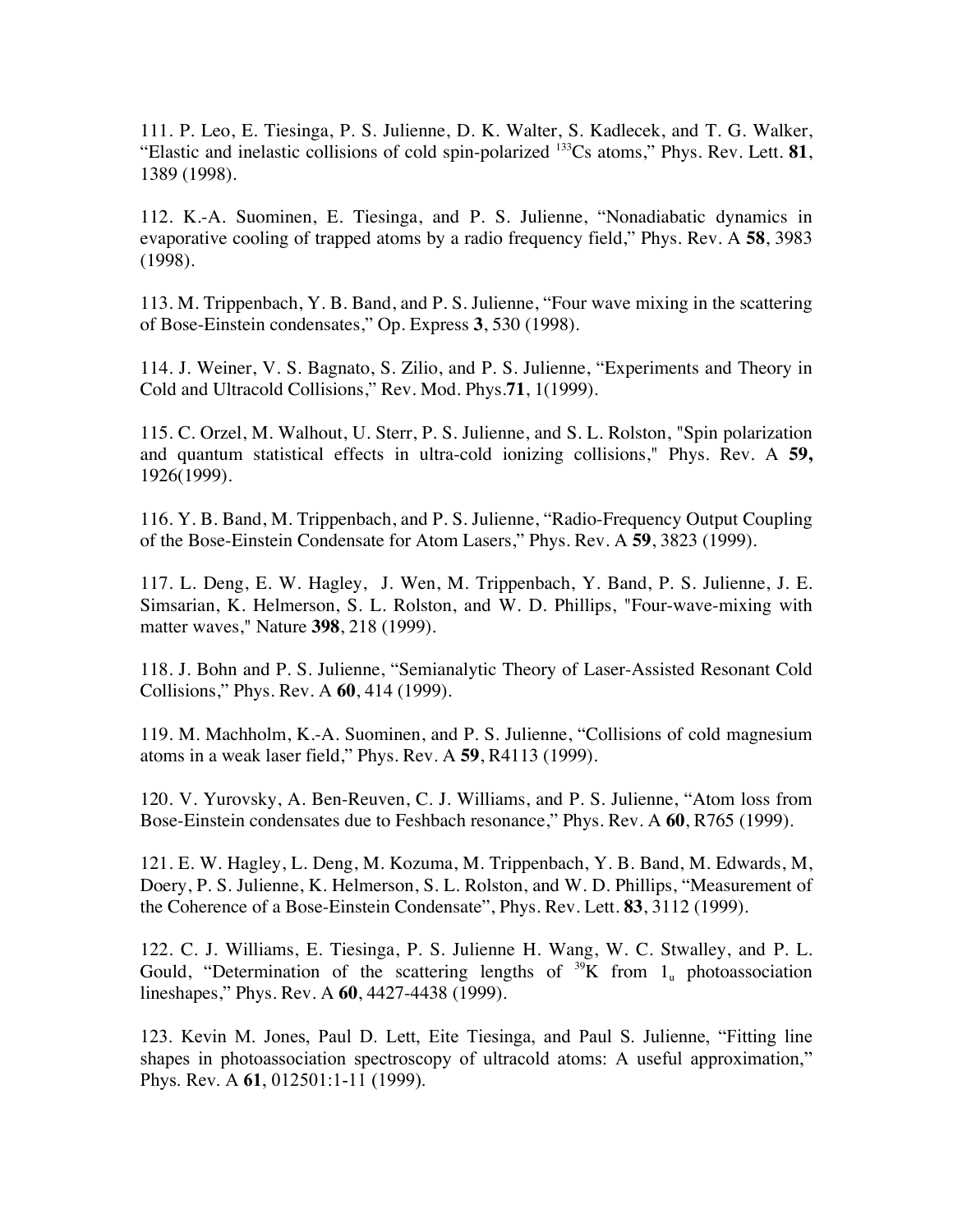124. F. H. Mies, E. Tiesinga, P. S. Julienne, "Manipulation of Feshbach Resonances in Ultracold Atomic Collisions using Time-Dependent Magnetic Fields," Phys. Rev. A **61**, 022721 (2000).

125. M. Trippenbach, Y. B. Band, M. Edwards, M. Doery, and P. S. Julienne, E. W. Hagley, L. Deng, M. Kozuma, K. Helmerson, S. L. Rolston, and W. D. Phillips, "Coherence properties of an atom laser," J. Phys. B**33**, 47-54 (2000).

126. C. J. Williams and P. S. Julienne, "Molecules at Rest," Science **287**, 986-987 (2000).

127. Y. B. Band, M. Trippenbach, J. P. Burke, Jr., and P. S. Julienne, "Elastic scattering loss of atoms from colliding Bose-Einstein condensate wavepackets," Phys. Rev. Lett. **84**, 5462 (2000).

128. E. Tiesinga, C. J. Williams, F. H. Mies, and P. S. Julienne, "Interacting atoms under strong quantum confinement," Phys. Rev. A **61**, 063416 (2000).

129. M Trippenbach, Y. B. Band, and P. S. Julienne, "Theory of four-wave mixing of mattter waves from a Bose-Einstein condensate, Phys. Rev. A **62**, 023608 (2000).

130. P. J. Leo, C. J. Williams, and P. S. Julienne, "The collision properties of ultracold 133Cs atoms," Phys. Rev. Lett. **85**, 2721 (2000).

131. H. Wang, W. C. Stwalley, A. N. Nikolov, J. R. Enscher, P. L. Gould, E. E. Eyler, J. P. Burke, J. L. Bohn, C. H. Greene, E. Tiesinga, C. J. Williams, and P. S. Julienne, "Ground state scattering length of  $39K$  determined by double resonance photoassociative spectroscopy," Phys. Rev. A **62**, 052704 (2000).

132. V. A. Yurovsky, A. Ben-Reuven, P. S. Julienne, and C. J. Williams, "Atom loss and the formation of a molecular Bose-Einstein condensate by Feshbach resonance," Phys. Rev. A **62**, 043605 (2000).

133. C. Boisseau, E. Audouard, J. Vigué, and P. S. Julienne, "Reflection approximation in photoassociation spectroscopy," Phys. Rev. A **62**, 052705 (2000).

134. S. Kotochigova, E. Tiesinga, and P. S. Julienne, "Relativistic *ab initio* treatment of the second-order spin-orbit splitting of the  $a^3\Sigma_u^+$  potential of rubidium and cesium dimers", Phys. Rev. A 63, 012517 (2001).

134. M. Machholm, P. S. Julienne, and K.-A. Suominen, "Calculations of collisions between cold alkaline earth atoms in a weak laser field," Phys. Rev. A **64**, 033425 (2001).

135. Y. B. Band, J. P. Burke, Jr., A. Simoni, and P. S. Julienne, "Suppression of elastic scattering loss for slowly colliding Bose condensates," Phys. Rev. A **64**, 023607 (2001).

136. P. Leo, P. S. Julienne, F. H. Mies, and C. J. Williams, "Collisional frequency shifts in 133Cs fountain clocks," Phys. Rev. Lett. **86**, 3743 (2001).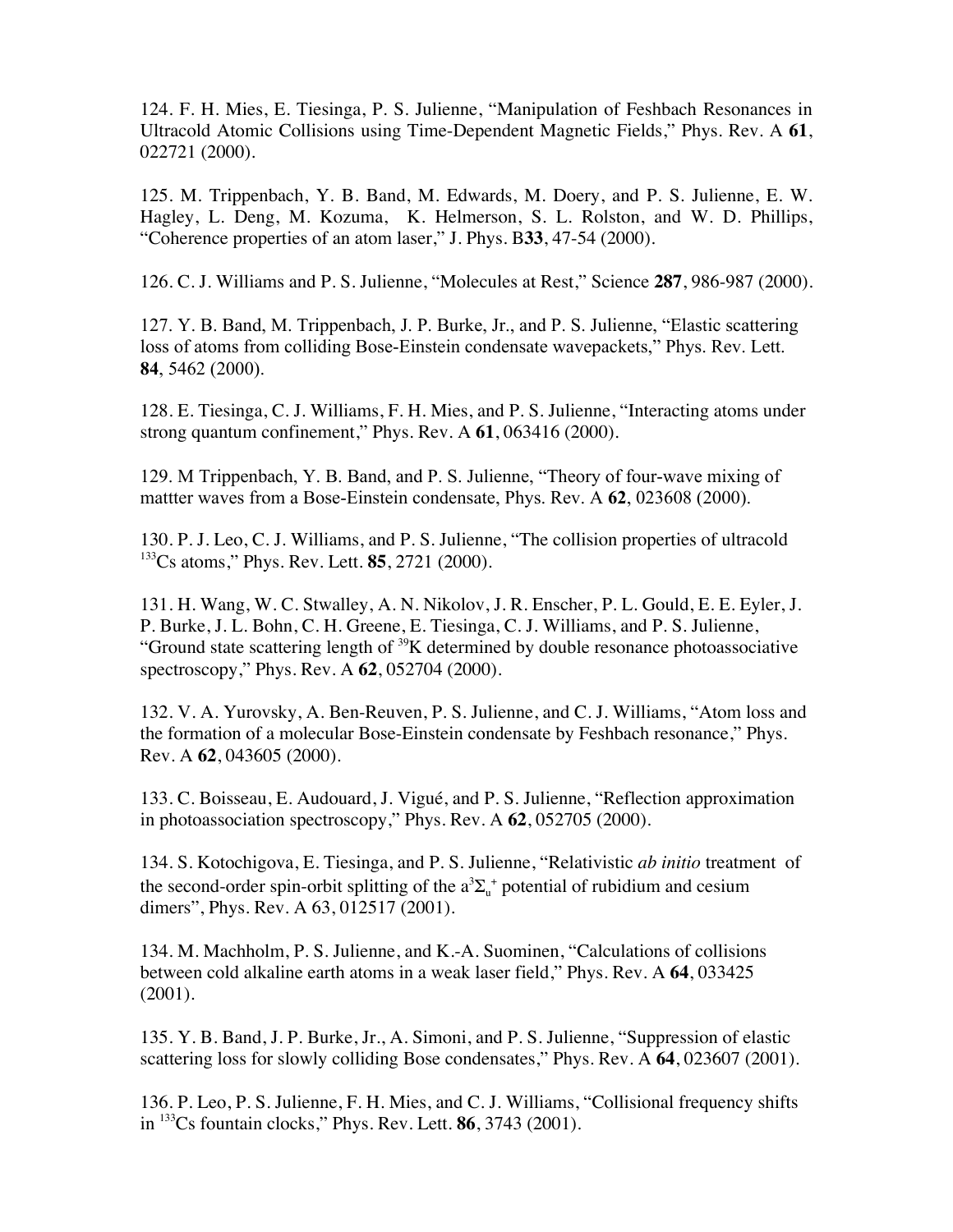137. M. Machholm, P. S. Julienne, and K.-A. Suominen, "Subthermal linewidths in photoassociation spectra of cold alkaline earth atoms," Phys. Rev. A **65**, 023401 (2002).

138. V. A. Yurovsky, A. Ben-Reuven, and P. S. Julienne, "Quantum effects on curve crossing in a Bose-Einstein condensate," Phys. Rev. A **65**, 043607 (2002).

139. J. P. Burke, Jr., Sai-Tak Chu, G. B. Bryant, C. J. Williams, and P. S. Julienne, "Designing neutral atom nanotraps with integetrated optical waveguides," Phys. Rev. A **65**, 043411 (2002).

140. K. Burnett, P. S. Julienne, P. Lett, E. Tiesinga, and C. J. Williams, "Quantum Encounters of the Cold Kind," Nature **416**, 225 (2002).

141. C. McKenzie, J. Hecker Denschlag, H. Häffner , A. Browaeys, Luis E. E. de Araujo , F. Fatemi, K. M. Jones, J. E. Simsarian, D. Cho, A. Simoni, E. Tiesinga, P. S. Julienne, K. Helmerson, P. D. Lett, S. L. Rolston, W. D. Phillips, "Photoassociation of sodium in a Bose-Einstein condensate," Phys. Rev. Lett. **88**, 120403 (2002).

142. E. Tiesinga, S. Kotochigova, and P. S. Julienne, "Scattering length of the ground state Mg+Mg collision," Phys. Rev. A **65**, 042722 (2002).

143. E. L. Bolda, E. Tiesinga, and P. S. Julienne, "Self-consistent model of ultracold atomic collisions and Feshbach resonances in tight harmonic traps," Phys. Rev. A **66**, 013403 (2002).

144. T. Bergeman, P. S. Julienne, C. J. Williams, E. Tiesinga, H. Wang, P. L. Gould, W. C. Stwalley, "Predissociations in the  $K_2 O_u^+$  and  $1_g$  States," J. Chem. Phys. 117, 7491 (2002).

145. A. Simoni, P. S. Julienne, E. Tiesinga, and C. J. Williams, " Intensity effects in ultracold photoassociation line shapes," Phys. Rev. A **66** , 063406 (2002).

146. P. S. Julienne, "Ultra cold collisions of atoms and molecules," Chapter 2.6.3 in *Scattering: Scattering and Inverse Scattering in Pure and Applied Science*, ed. By R. Pike and P. Sabatier (Academic Press, 2002), pp. 1043-1067.

147. B. Damski, L. Santos, E. Tiemann, M. Lewenstein, S. Kotochigova, P. Julienne, and P. Zoller, "Creation of a dipolar superfluid in optical lattices," Phys. Rev. Lett. **90**, 110401 (2003).

148. A. Derevianko, S. G. Porsev, S. Kotochigova, E. Tiesinga, and P. S. Julienne, "Ultracold collision properties of metastable alkaline-earth atoms", Phys. Rev. Lett. **90**, 063002 (2003).

149. O. Morsch, J. H. Müller, D. Ciampini, M. Cristiani, P. B. Blakie, C. J. Williams, P. S. Julienne, and E. Arimondo, "Decay and revival of phase coherence of a Bose-Einstein condensate in a one-dimensional lattice," Phys. Rev. A **67** , 031603 (2003).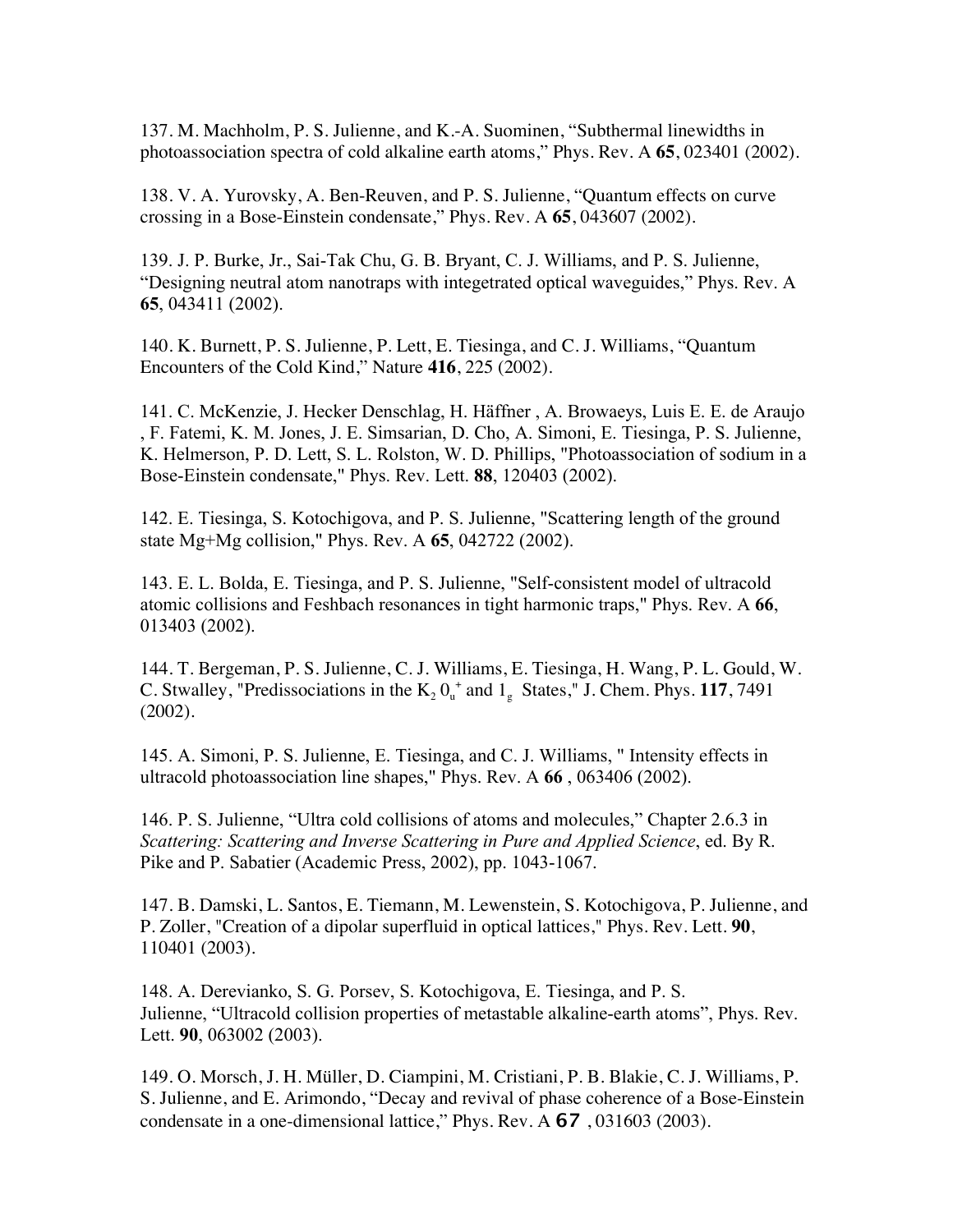150. E. L. Bolda, E. Tiesinga, and P. S. Julienne, "Pseudopotential model of ultracold atomic collisions in quasi-one- and two-dimensional traps," Phys. Rev. A **68**, 032702 (2003).

151. S. Kotochigova, P. S. Julienne, and E. Tiesinga, "Ab initio calculation of the KRb dipole moments," Phys. Rev. A **68**, 022501 (2003).

152. P. S. Julienne, "Really Cool Molecules," Nature **424**, 24 (2003).

153. T. Koehler, T. Gasenzer, P. S. Julienne, and K. Burnett, "The nature of Feshbach molecules in Bose-Einstein condensates," Phys. Rev. Lett. **91**, 230401 (2003).

154. J. Ramirez-Serrano, W. DeGraffenreid, J. Weiner, E. Tiesinga, and P. S. Julienne, "Beam-loss spectroscopy of cold collisions in a bright sodium beam," Phys. Rev. A **69**, 042708 (2004).

155. M. Kemmann, I. Mistrik, S. Nussmann, H. Helm, C. J. Williams, and P. S. Julienne, "Near-threshold photoassociation of  ${}^{87}Rb_2$ , Phys. Rev. A  $69, 022715$  (2004)

156. P. S. Julienne, E. Tiesinga, T. Koehler, "Making Cold Molecules by Timedependent Feshbach Resonances", J. Mod. Optics **51**, 1787-1806 (2004). (condmat/0312492)

157. Krzysztof Goral, Thorsten Koehler, Simon A. Gardiner, Eite Tiesinga, Paul S. Julienne, "Adiabatic association of ultracold molecules via magnetic field tunable interactions," J. Phys. B B **37**, 3457-3500 (2004). (cond-mat/0312178)

158. J. P. Burke, Jr., P. S. Julienne, C. Williams, Y. B. Band, and M. Trippenbach, "Four-Wave Mixing In BEC Systems With Multiple Spin States", Phys. Rev. A **70**, 033606 (2004). (cond-mat/0404499)

159. T. Calarco, U. Dorner, P. Julienne, C. Williams, P. Zoller, "Quantum computations with atoms in optical lattices: marker qubits and molecular interactions,", Phys. Rev. A **70**, 012306 (2004). (quant-ph/0403197).

160. E. L. Bolda, E. Tiesinga, and P. S. Julienne, "Ultracold dimmer association induced by a far off-resonance optical lattice," Phys. Rev. A **71**, 033404 (2005).

161. Nicholas R. Thomas, Niels Kjærgaard, Paul S. Julienne, and Andrew C. Wilson, "Imaging of s and d partial-wave interference in quantum scattering of identical bosonic atoms," Phys. Rev. Lett. **93**, 173201 (2004). (cond-mat/0405544)

162. W. K. Hensinger, A. Mouchet, P. S. Julienne, D. Delande, N. R. Heckenberg, and H. Rubinsztein-Dunlop, "Analysis of dynamical tunneling experiments with a Bose-Einstein condensate," Phys. Rev. A **70**, 013408 (2004). (cond-mat/0404060)

163. C.H. Schunck, M.W. Zwierlein, C.A. Stan, S.M.F. Raupach, W. Ketterle, A. Simoni,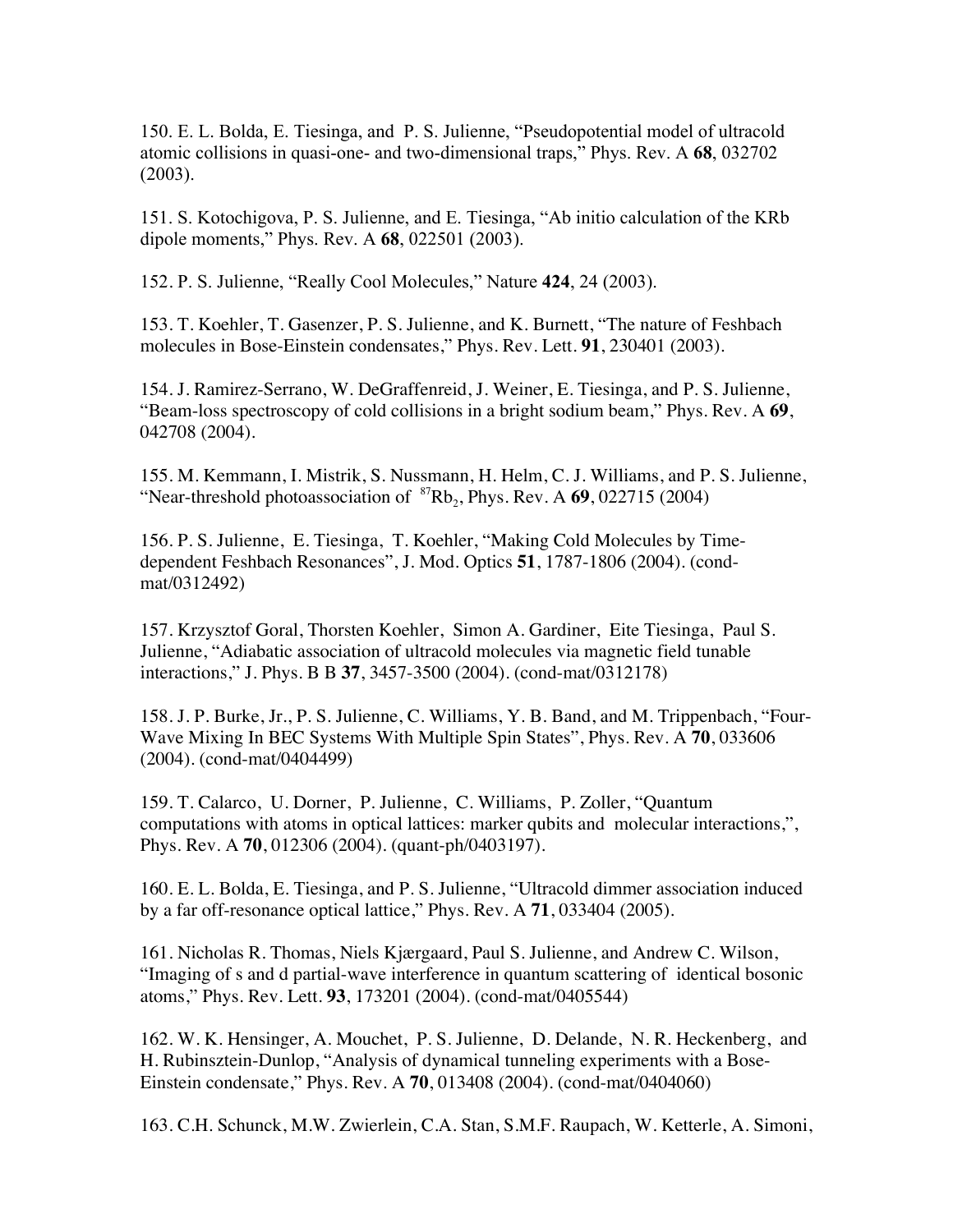E. Tiesinga, C.J. Williams, and P.S. Julienne, "Feshbach Resonances in Fermionic <sup>6</sup>Li," Phys. Rev. A **71**, 045601 (2005). (cond-mat/0407373)

164. R. Ciurylo, E. Tiesinga, S. Kotochigova, P. S. Julienne, "Photoassociation spectroscopy of cold alkaline earth atoms near the intercombination line," Phys. Rev. A **70**, 062710 (2004). (physics/0407109)

165. S. Kotochigova, E. Tiesinga, and P. S. Julienne, "Photoassociation formation of ultracold polar KRb molecules," Eur. Phys. J. D **31**, 189-194 (2004).

166. C. Chin and P. S. Julienne, "Radio-Frequency Transitions on Weakly-Bound Ultracold Molecules," Phys. Rev. A **71**, 012713 (2005) (cond-mat/0408254)

167. Thorsten Koehler, Eite Tiesinga, Paul S. Julienne, "Spontaneous dissociation of long-range Feshbach molecules," Phys. Rev. Lett. **94**, 020402 (2005). (condmat/0408387)

168. M. Bartenstein, A. Altmeyer, S. Riedl, R. Geursen, S. Jochim, C. Chin, J. Hecker Denschlag, R. Grimm, A. Simoni, E. Tiesinga, C. J. Williams, and P. S. Julienne "Precise determination of <sup>6</sup>Li cold collision parameters by radio-frequency spectroscopy on weakly bound molecules," Phys. Rev. Lett. **94**, 103201 (2005). (cond-mat/0408673)

169. J. Chwedenczuk, K. Goral, T. Koehler, and P. S. Julienne, "Molecular production in two component atomic Fermi gases," Phys. Rev. A **94**, 260403 (2004). (condmat/0409192)

170. R. Ciurylo, E. Tiesinga, and P. S. Julienne, "Optical tuning of the scattering length of cold alkaline earth atoms", Phys. Rev. A **71**, 030701 (2005). (physics/0412111)

171. Eite Tiesinga, Kevin M. Jones, Paul D. Lett, Udo Volz, Carl J. Williams, and Paul S. Julienne, "Accurate measurement and modeling of hyperfine- and rotation-induced state mixing in large weakly-bound sodium dimers", Phys. Rev. A **71**, 052703 (2005).

172. P. S. Julienne, C. J. Williams, Y. B. Band, and M. Trippenbach, "Loading Bose condensed atoms into the ground state of an optical lattice," Phys. Rev. A **72**, 053615 (2005). (cond-mat/0412639)

173. B. Gao, E. Tiesinga, C. J. Williams, and P. S. Julienne, "Multichannel quantum defect theory for slow atomic collisions," Phys. Rev. A **72**, 042719 (2005). (physics/0508060)

174. K. Jones, E. Tiesinga, P. D. Lett, and P. S. Julienne, "Ultracold photoassociation spectroscopy: long-range molecules and atomic scattering," Rev. Mod. Phys. **78**, 483 (2006).

175. T. Koehler, K. Goral, and P. S. Julienne, Rev. Mod. Phys., "Production of cold molecules via magnetically tunable Feshbach resonances," Rev. Mod. Phys. **78**, 1311- 1361 (2006) (cond-mat/0601420).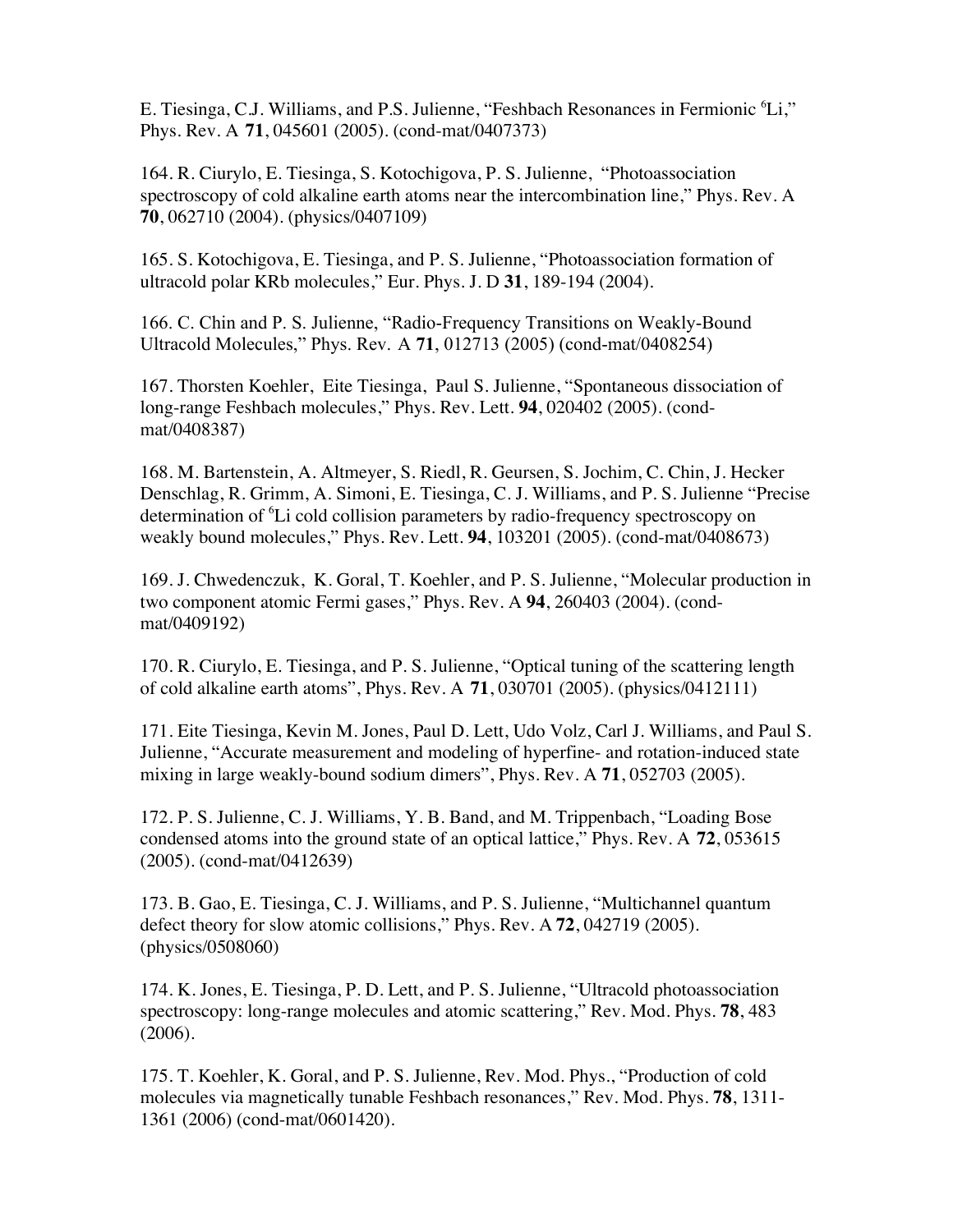176. N. Nygaard, B. I. Schneider, and P. S. Julienne, "A two-channel R-matrix analysis of magnetic field induced Feshbach resonances," Phys. Rev. A **73**, 042705 (2006) (condmat/0601542).

177. T. Zelevinsky, M. M. Boyd, A. D. Ludlow, T. Ido, J. Ye, R. Ciurylo, P. Naidon, and P. S. Julienne, "Narrow Line Photoassociation in an Optical Lattice," Phys. Rev. Lett., **96,** 203201 (2006) (physics/0602135).

178. R. Ciurylo, E. Tiesinga, and P. S. Julienne, "Stationary phase approximation for the strength of optical Feshbach resonances," Phys. Rev. A, **74**, 022710 (2006).

179. P. Naidon and P. S. Julienne, "Optical Feshbach resonances of Alkaline-Earth atoms in a 1D or 2D optical lattice", Phys. Rev. A **74**, 062713 (2006). (physics/0609145).

180. D. Hayes, P. S. Julienne, and I. Deutsch, "Quantum logic via the exchange blockade in ultracold collisions," Phys. Rev. Lett. **98**, 070501 (2007). (quant-ph/0609111).

181. P. S. Julienne and B. Gao, "Simple theoretical models for resonant cold atom interactions", in Atomic Physics 20, ed. by C. Roos, H. Haffner, and R. Blatt (American Institute of Physics, Conference Proceedings 869, 2006), pp. 261-268. (physics/0609013).

182. P. Naidon, E. Tiesinga, W. F. Mitchell, and P. S. Julienne, "Effective-range description of a Bose gas under strong one- or two-dimensional confinement," N. J. Phys. **9**, 19 (2007). (physics/0607140).

183. M. D. Lee, T. Koehler, and P. S. Julienne, "Excited Thomas-Efimov levels in ultracold gases," Phys. Rev. A**76**, 012720 (2007). (cond-mat/0702178)

184. A. S. Mellish, N. Kjaergaard, P. S. Julienne, and A. C. Wilson, "Quantum Scattering of Distinguishable Bosons using an Ultracold Atom Collider," Phys. Rev. A**75**, 020701 (2007). (cond-mat/0405544).

185. P. Naidon, E. Tiesinga, P. S. Julienne, "Two-body transients in coupled atomicmolecular BECs", Phys. Rev. Lett. **100**, 093001 (2008) (physics/0707.2963).

186. M. Kitagawa, K. Enomoto, K. Kasa, Y. Takahashi, R. Ciurylo, P. Naidon, P. S. Julienne, "Two-color photoassociation spectroscopy of ytterbium atoms and the precise determinations of s-wave scattering lengths," Phys. Rev. A **77**, 012719 (2008). (physics/0708.0752).

187. F. Lang, P. van der Straten, B. Brandstätter, G. Thalhammer, K.Winkler, P. S. Julienne, R. Grimm, and J. Hecker Denschlag, "Cruising through molecular bound state manifolds with radio-frequency", Nature Physics **4**, 223-226 (2008). Published online: 27 January 2008, doi:10.1038/nphys838.

188. E. Wille, F.M. Spiegelhalder, G. Kerner, D. Naik, A. Trenkwalder, G. Hendl, F.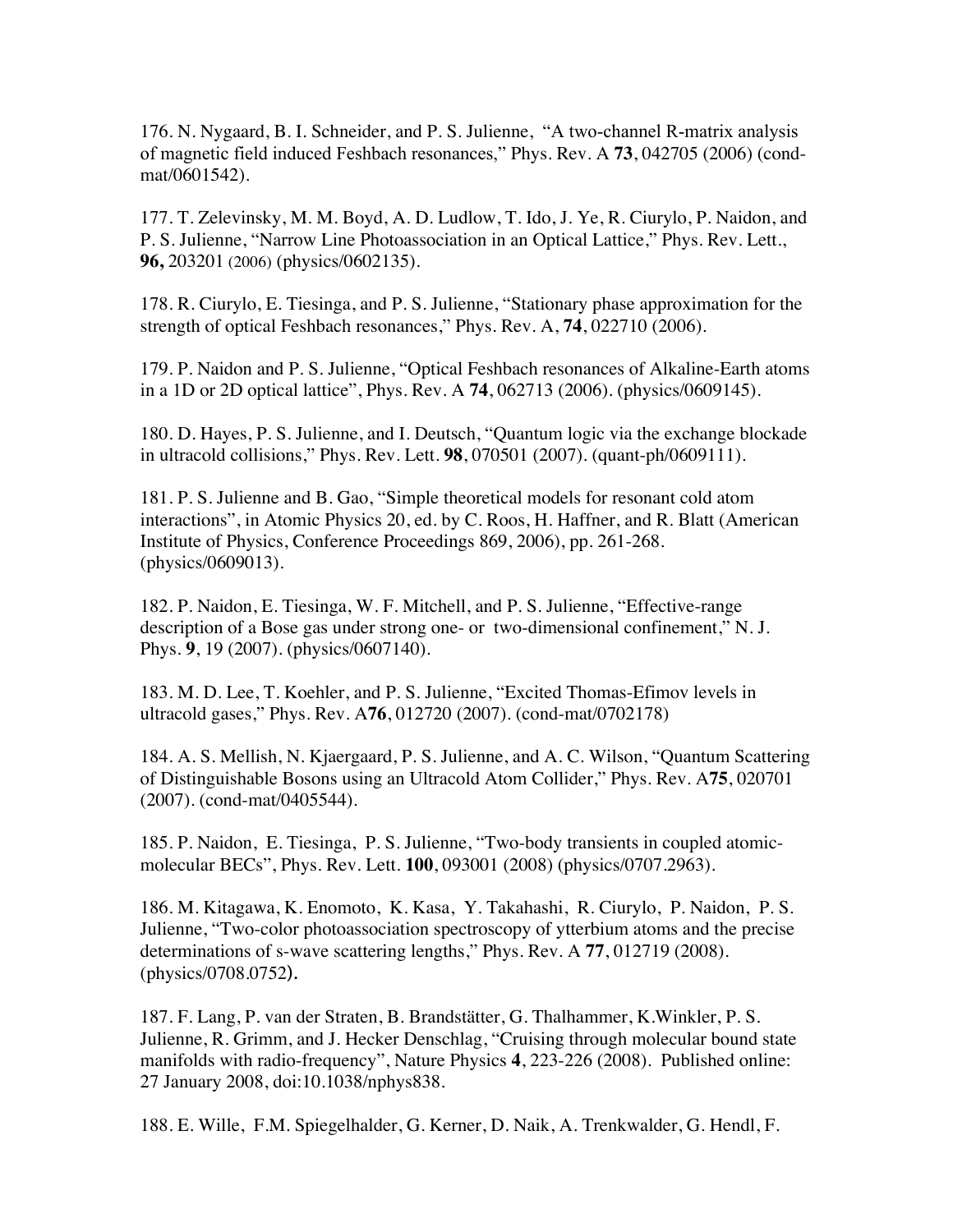Schreck, R. Grimm, T.G. Tiecke, J.T.M. Walraven, S.J.J.M.F. Kokkelmans, E. Tiesinga, and P.S. Julienne, "Exploring an ultracold Fermi-Fermi mixture: Interspecies Feshbach resonances and scattering properties of <sup>6</sup>Li and <sup>40</sup>K," Phys. Rev. Lett. **100**, 053201 (2008). (cond-mat/0711.2916).

189. J. J. Zirbel, K.-K. Ni, S. Ospelkaus, T. L. Nicholson, M. L. Olsen, P. Julienne, C. E. Wieman, J. Ye, and D. S. Jin, "Heteronuclear molecules in an optical dipole trap," Phys. Rev. A, 78, 013416 (2008). (arXiv:0712:3889).

190. S. Ospelkaus, A. Pe'er, K.-K. Ni, J. J. Zirbel, B. Neyenhuis, S. Kotochigova, P. S. Julienne, J. Ye, and D. S. Jin, "Efficient state transfer in an ultracold dense gas of heteronuclear molecules," Nature Physics **4**, 622-626 (2008). (arXiv:0802.1093)

191. K.-K. Ni, S. Ospelkaus, M. H. G. de Miranda, A. Pe'er, B. Neyenhuis, J. J. Zirbel, S. Kotochigova, P. S. Julienne, D. S. Jin, J. Ye, "A High Phase-Space-Density Gas of Polar Molecules," Science Express, Sept. 18, 2008 (DOI: 10.1126/science.1163861); Science 322, 231-235 (2008). (arXiv:0808.2963)

192. J. M. Hutson, E. Tiesinga, and P. S. Julienne, "Avoided crossings between bound states of ultracold cesium dimers", Phys. Rev. A 78, 052703 (2008). (arXiv:0806.2583)

193. Z. Idziaszek, T. Calarco, Paul S. Julienne, and Andrea Simoni, "Quantum theory of ultracold atom-ion collisions," Phys. Rev. A 79, 010702(R) (2009). (arXiv:0806.4002)

194. P. S. Julienne, "Molecular states near a collision threshold,", Chapter 6 in *Cold Molecules: Theory, Experiment, Applications*, ed. by R. V. Krems, W. C. Stwalley, and B. Friedrich (CRC Press, 2009), pp. 221-243. (arXiv: 0902.1727)

195. P. S. Julienne, " Ultracold molecules from ultracold atoms: a case study with the KRb molecule, " Faraday Discuss. 142, 361-388 (2009). (arXiv:0812:1233)

196. G. K. Campbell, M. M. Boyd, J. W. Thomsen, M. J. Martin, S. Blatt, M. D. Swallows, T. L. Nicholson, T. Fortier, C. W. Oates, S. A. Diddams, N. D. Lemke, P. Naidon, P. Julienne, Jun Ye, and A. D. Ludlow, " Probing Interactions between Ultracold Fermions," Science, 324, 360-363 (2009).

197. C. Chin, R. Grimm, P. S. Julienne, and E. Tiesinga, "Feshbach Resonances in Ultracold Gases," Rev. Mod. Phys. 82, 1225-1286 (2010). (arXiv:0812:1486)

198. S. Ospelkaus, K.-K. Ni, M. H. G. de Miranda, B. Neyenhuis, D. Wang, S. Kotochigova, P. S. Julienne, D. S. Jin, and J. Ye, "Ultracold polar molecules near quantum degeneracy", Faraday Discuss. 142, 351-359 (2009). (arXiv:0811.4618)

199. S. Kotochigova, E. Tiesinga, P. S. Julienne, "Multi-channel modeling of the formation of vibrationally cold polar KRb molecules," New J. Phys. 11, 055043 (2009). (arXiv:0901.1486)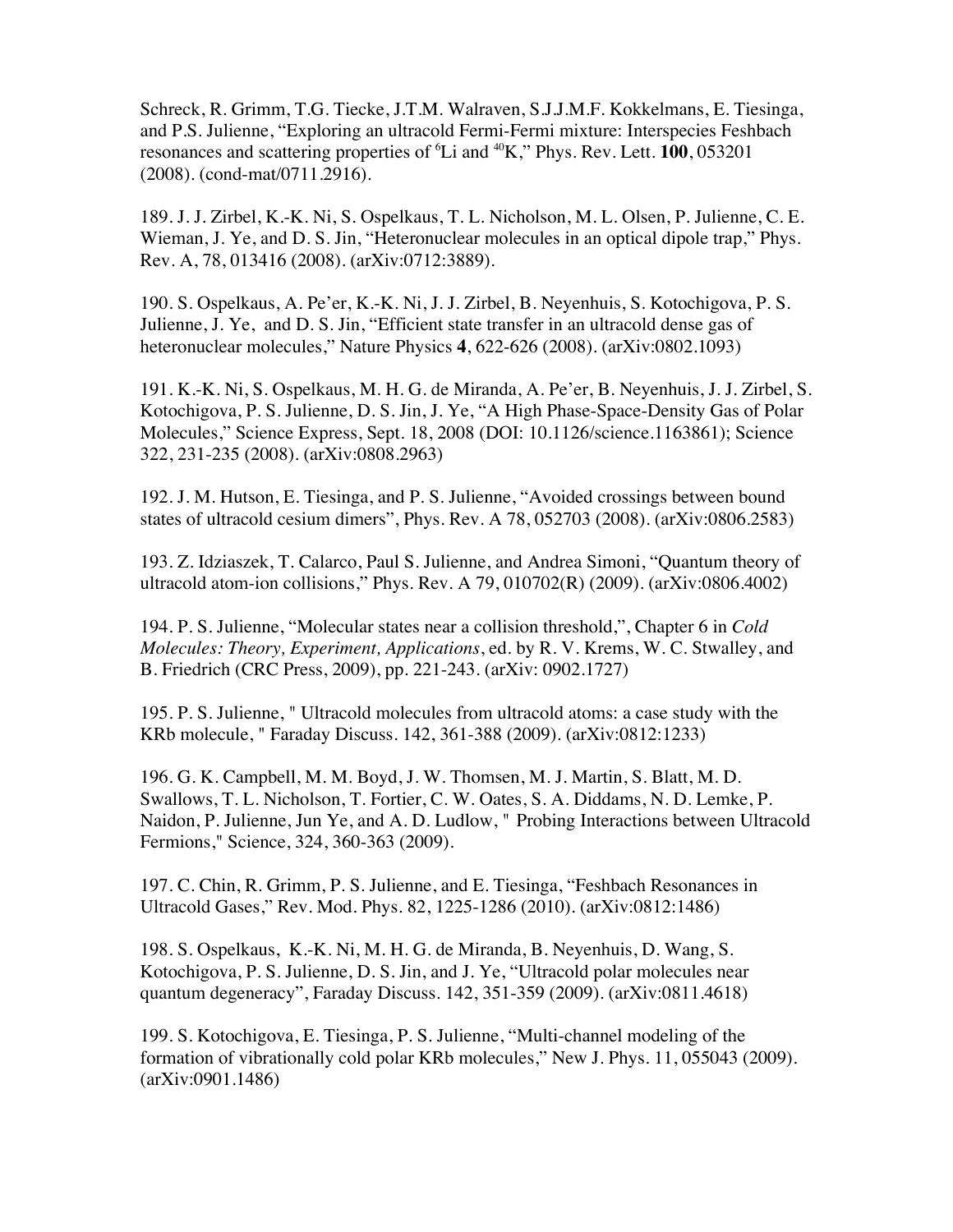200. T. Hanna, E. Tiesinga, and P. S. Julienne, "Prediction of Feshbach resonances from three input parameters," Phys. Rev. A 79, 040701R (2009). (arXiv: 0903.0884).

201. M. Borkowski, R. Ciurylo, P. S. Julienne, S. Tojo, K. Enomoto, and Y. Takahashi, "Line shapes of optical Feshbach resonances near the intercombination transition of bosonic Ytterbium," Phys. Rev. A 80, 012715 (2009). (arXiv:0905.0958).

202. A. V. Gorshkov, M. Hermele, V. Gurarie, C. Xu, P. S. Julienne, J. Ye, P. Zoller, E. Demler1, M. D. Lukin, and A. M. Rey, "Two-orbital SU(N) magnetism with ultracold alkaline-earth atoms," Nature Physics 6, 289-295 (2010). (arXiv:0905.0610)

203. A. M. Kaufman, R. P. Anderson, Thomas M. Hanna, E. Tiesinga, P. S. Julienne, and D. S. Hall, "Radiofrequency Dressing of Multiple Feshbach Resonances," Phys. Rev. A 80, 050701 (2009). (arXiv:0906.5587)

204. I. Reichenbach, P. S. Julienne, and I. H. Deutsch, "Controlling nuclear spin exchange via optical Feshbach resonances in  $^{171}Yb$ ", Phys. Rev. A 80, 020701(R) (2009). (arXiv:0905.4556)

205. J. K. Freericks, M. M. Ma´ska, A. Hu, T. M. Hanna, C. J. Williams, P. S. Julienne, and R. Lemanski, "Improving the efficiency of ultracold dipolar molecule formation by first loading onto an optical lattice," Phys. Rev.  $A\ 81, 011605(R)$  (2010). (arXiv:0908.1784)

206. L. Mathey, E. Tiesinga, P. S. Julienne, and C. W. Clark. "Collisional cooling of ultra-cold atom ensembles using Feshbach resonances", Phys. Rev. A 80, 030702(R) (2009). (arXiv:0903.2568)

207. S. Ospelkaus, K.-K. Ni, D. Wang, M. H. G. de Miranda, B. Neyenhuis, G. Quéméner, P. S. Julienne, J. L. Bohn, D. S. Jin and J. Ye, "Quantum-State Controlled Reactions of Ultracold KRb Molecules," Science 327, 853-857 (2010). (arXiv:0912.3854)

208. Z. Idziaszek and P. S. Julienne, "Universal rate constants for reactive collisions of ultracold molecules," Phys. Rev. Lett 104, 113202 (2010). (arXiv:0912.0307)

209. Thomas M. Hanna, Eite Tiesinga and Paul S. Julienne, "Creation and manipulation of Feshbach resonances with radio-frequency radiation," New J. Phys. 12, 083031 (2010). (arXiv: 1004.0636)

210. Andrea Micheli, Zbigniew Idziaszek, Guido Pupillo, Mikhail A. Baranov, Peter Zoller, and Paul S. Julienne, "Universal rates for reactive ultracold polar molecules in reduced dimensions," Phys. Rev. Lett. 105, 073202 (2010). (arXiv:1004.5420)

211. Z. Idziaszek, , G. Quéméner, J. L. Bohn, and P. S. Julienne, "A Simple Quantum Model of Ultracold Polar Molecule Collisions," Phys. Rev. A. 82, 020703 (2010). (arXiv: 1007.2652)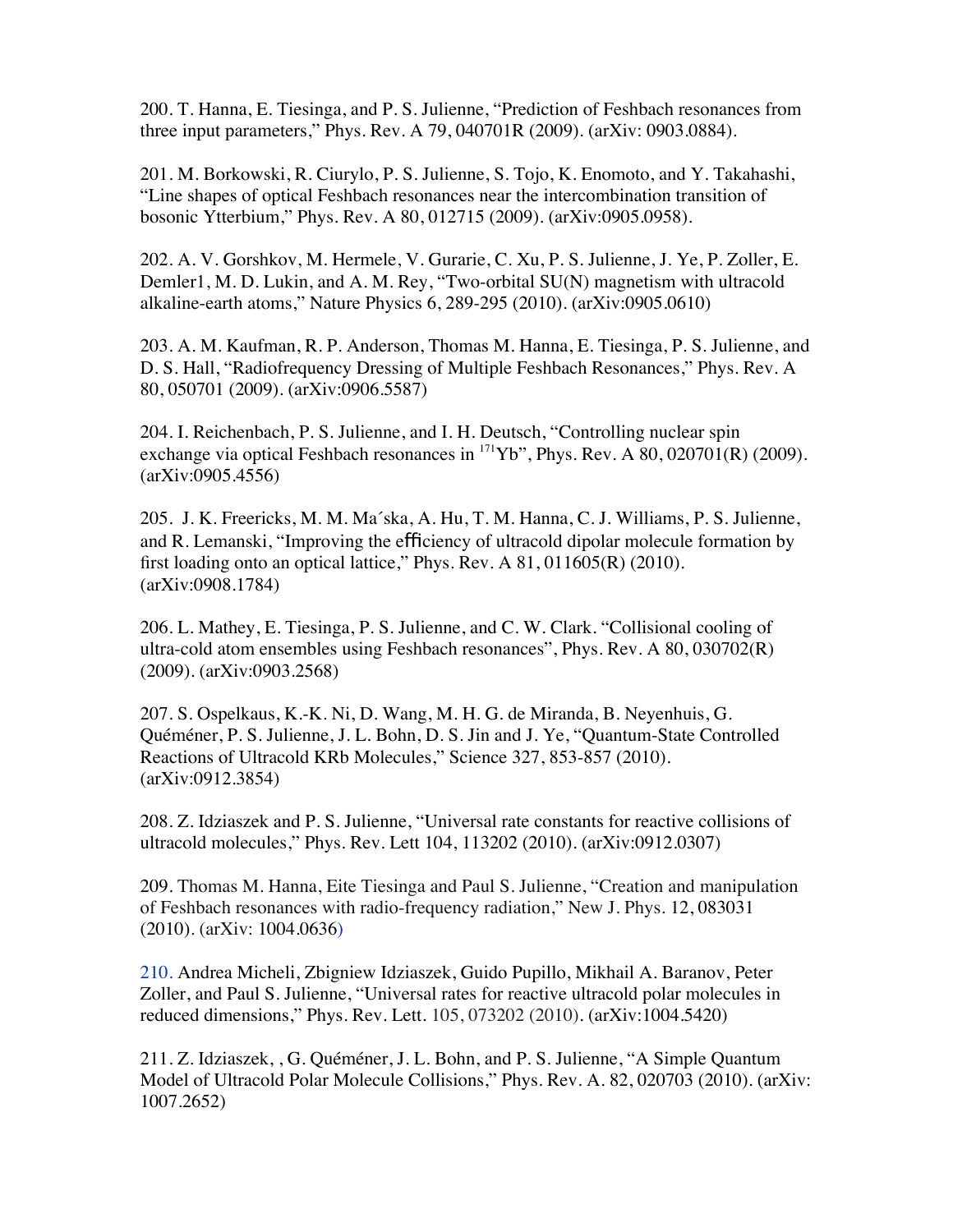212. D. Naik, A. Trenkwalder, C. Kohstall, F. M. Spiegelhalder, M. Zaccanti, G. Hendl, F. Schreck, R. Grimm, T. M. Hanna, and P. S. Julienne, "Feshbach resonances in the  ${}^{6}Li^{40}K$  Fermi-Fermi mixture: Elastic versus inelastic interactions," Euro. Phys. J. D, DOI: 10.1140/epjd/e2010-10591-2 (2011). (arXiv:1010.3662)

213. F. Baumer, F. Münchow, A. Görlitz, S. E. Maxwell, P. S. Julienne, and E. Tiesinga, "Spatial separation in a thermal mixture of ultracold <sup>174</sup>Yb and <sup>87</sup>Rb atoms," Phys. Rev. A 83, 040702 (2011). (arXiv:1104.1722)

214. S. Blatt, T. L. Nicholson, B. J. Bloom, J. R. Williams, J. W. Thomsen, P. S. Julienne, and J. Ye, "Measurement of optical Feshbach resonances in an ideal gas," Phys. Rev. Lett. 107, 073202 (2011). (arXiv:1104.0210)

215. P. S. Julienne, T. M. Hanna, and Z. Idziaszek, "Universal ultracold collision rates for polar molecules of two alkali-metal atoms," Physical Chemistry Chemical Physics 13, 19114–19124, (2011). (arXiv:1106.0494)

216. Z. Idziaszek, A. Simoni, T. Calarco, and P. S. Julienne, "Multichannel quantumdefect theory for ultracold atom-ion collisions," New. J. Phys 13, 083005 (2011). (arXiv:1104.5600)

217. M. Borkowski, R. Ciuryło, P. S. Julienne, R. Yamazaki, H. Hara, K. Enomoto, S. Taie, S. Sugawa, Y. Takasu, and Y. Takahashi, "Photoassociative production of ultracold heteronuclear ytterbium molecules," Phys. Rev. A 84, 030702(R) (2011)

218. J. F. E. Croft, A. O. G. Wallis, J. M. Hutson, and P. S. Julienne, "Multichannel quantum defect theory for cold collisions," Phys. Rev. A 84, 042703 (2011). (arXiv:1105.4483)

219. M. Berninger, A. Zenesini, B. Huang, W. Harm, H.-C. Nägerl, F. Ferlaino, R. Grimm, P. S. Julienne, J. M. Hutson, "Universality of the Three-Body Parameter for Efimov States in Ultracold Cesium," Phys. Rev. Lett. 107, 120401 (2011). (arXiv:1106.3933)

220. S. Kotochigova, A. Petrov, M. Linnik, J. Klos, and P. S. Julienne, "Ab initio properties of Li-Group-II molecules for ultracold matter studies," J. Chem. Phys. 135, 164108 (2011). (arXiv:1108.3530)

221. T. M. Hanna, E Tiesinga, W. F. Mitchell, and P. S. Julienne, "Resonant control of polar molecules in an optical lattice," Phys. Rev. A 85, 022703 (2012). (arXiv:1111.0227)

222. T. Takekoshi, M. Debatin, R. Rameshan, F. Ferlaino, R. Grimm, and H.-C. Nägerl, C. R. Le Sueur, J. M. Hutson, P. S. Julienne, S. Kotochigova, and E. Tiemann, "Towards the production of ultracold ground state RbCs molecules: Feshbach resonances, weakly bound states, and coupled channels models," Phys. Rev. A 85, 032506 (2012). (arXiv:1201.1438)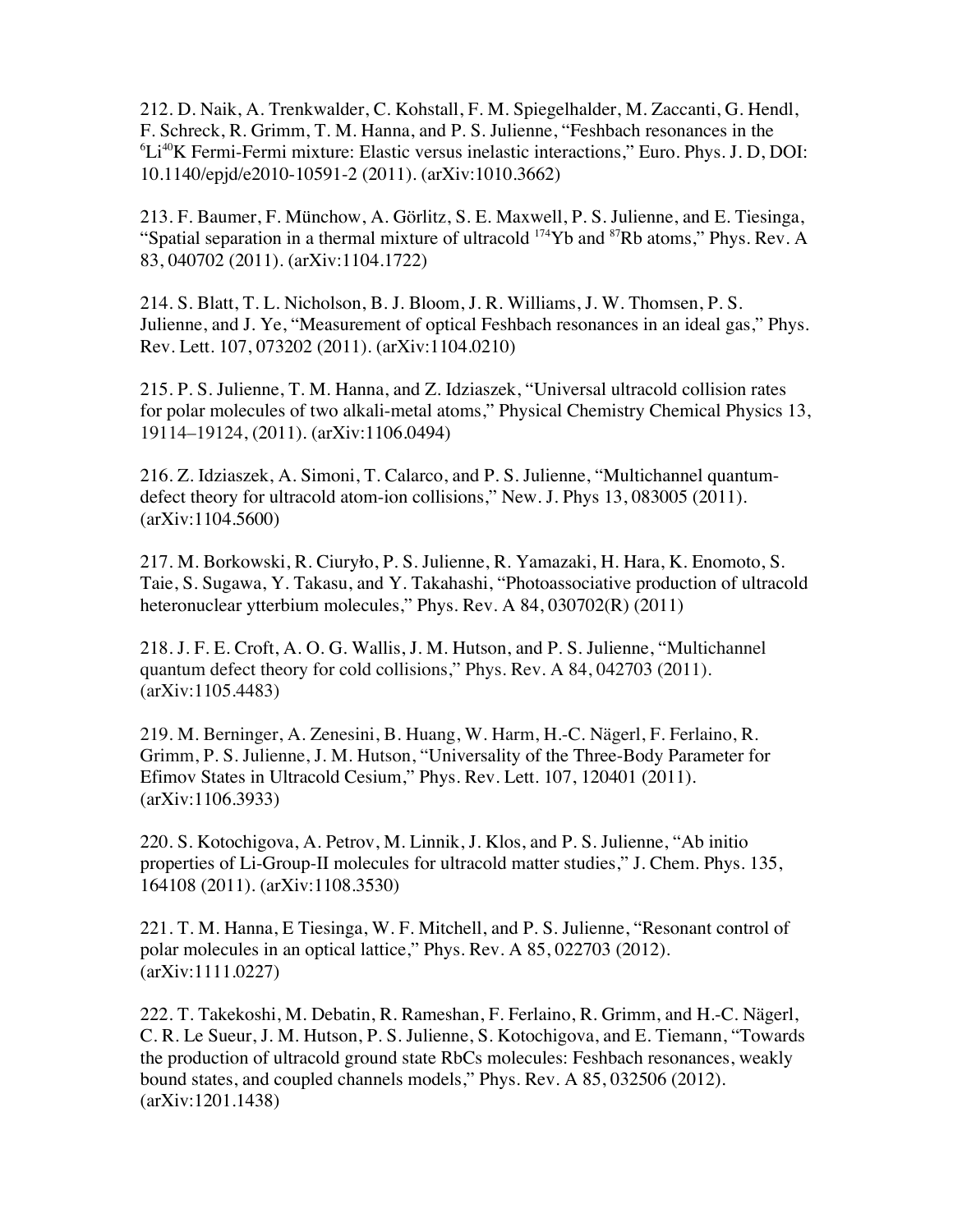#### Invited Talks, 1997

1. "Atomic Interactions and Bose-Einstein Condensation," Physics Colloquium, University of Toledo, Toledo, OH, January 1997.

2. "Collisional Stability of Dual Bose-Einstein Condensates," ARO-ONR Workshop on Atom Lasers, Optical Sciences Center, University of Arizona, Tuscon, AZ, January, 1997.

3. "Atomic Interactions and Bose-Einstein Condensation," Physics Seminar, Ben-Gurion University, Beer-Sheva, Israel, February, 1997.

4. "Atomic Interactions and Bose-Einstein Condensation," Physics Seminar, Oersted Institute, Copenhagen University, Copenhagen, Denmark, March, 1997.

5. "Atomic Interactions and Bose-Einstein Condensation," Workshop on Bose-Einstein Condensation," University of Helsinki, Helsinki, Finland, March, 1997.

6. "Photoassociation Spectroscopy: Progress in Theory for a New Precision Measurement Tool," Symposium on New Challenges in Precision Atomic Physics, DAMOP Meeting, American Physical Society, April, 1997.

7. "Atomic Collisions and Bose-Einstein Condensation," Joint University of Connecticut, Wesleyean University, and Yale University Physics Chemical Physics Colliquium Series, Storrs, CT, April, 1997.

8. "High Precision Molecular Spectra by Photoassociation of Ultracold Trapped Atoms," International Symposium on Molecular Spectroscopy, Ohio State University, Columbus, OH, June 1997.

9. "Theory of Ultracold Atomic Collisions," International Conference on Electron and Atomic Collisions, Vienna, Austria, July, 1997.

10. "Atomic Interactions and Bose-Einstein Condensation," Gordon Conference on Electronic Spectra, Queens College, Oxford, England, September, 1997.

11. "Quantitative Collision Rates for Ultracold Collisions," Gaseous Electronics Conference, Madison, WI, October, 1997.

12. "Atomic interactions and Bose-Einstein Condensation," Physics Colloquium, Temple University, Philadelphia, PA, November, 1997

13. "Photoassociation Spectroscopy and Bose-Einstein Condensation," Workshop on Collisions of Cold, Trapped Atoms, JILA, Boulder, CO, November, 1997.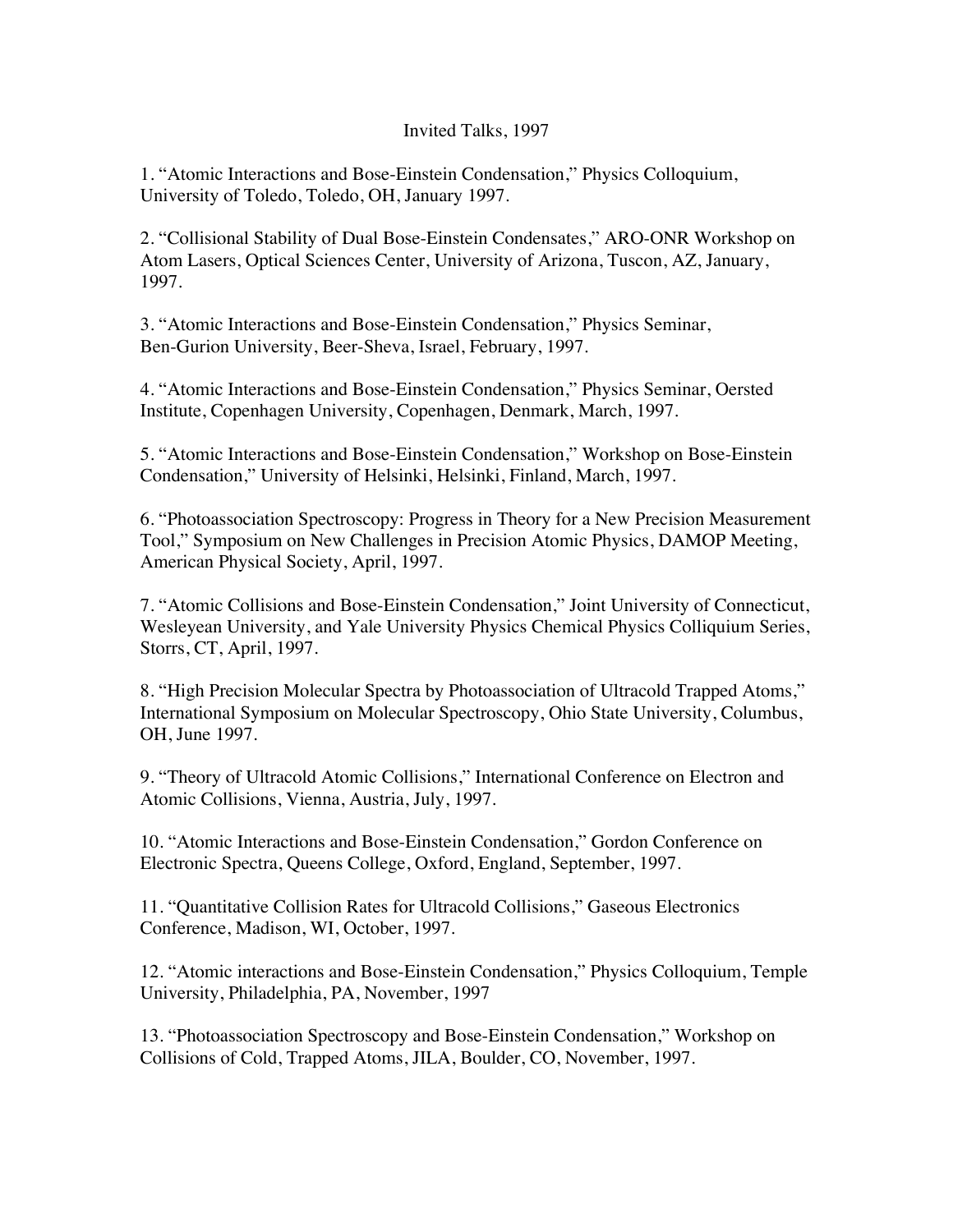#### Invited Talks, 1998

1. Collisions of Cooled and Trapped atoms: 3 lectures, "Introduction to Cold Collisions: Basic concepts," "Photo-induced collisions," "Collisions and Bose-Einstein Condensation", School on Nonlinear and Quantum Optics, 1998, Sao Carlos, Brazil, January 5-16, 1998.

2. "Progress in Cold Collision Studies for Bose-Einstein Condensation," Mini-workshop on Bose-Einstein Condensation, Niels Bohr Institute, Copenhagen, Denmark, January 24, 1998.

3. " Collisions in a Cold Atomic Gas," Euroconference on Slow Collisions between Laser Manipulated Systems," Rust, Austria, April 1-5, 1998.

4. "Cold Molecule Formation in Bose-Einstein Condensates and Optical Lattices," Center for Advanced Studies Workshop on Quantum Control of Atomic Motion II, University of New Mexico, Albuquerque, New Mexico, June 1-2, 1998

5. "Atomic Collisions in the Quantum Limit," Symposium honoring Bill Phillips, NIST, June 17-19, 1998.

6 "Lineshape Issues in Cold Atomic Collisions." International Conference on Spectral Line Shapes, Pennsylvania State University, State College, PA, June 22-26, 1998.

7. "Atoms, Molecules, Bose-Einstein Condensates, and Light ," Gordon Conference on Atomic and Molecular Interactions, New London, NH, June 28-July 3, 1998

8. "Ultracold Atomic Collisions," International Conference on Atomic Physics, Windsor, Ontario, Canada, Aug. 3-7, 1998.

9. "Atoms, Light, and Bose-Einstein Condensates: the Story of Cooling and Trapping," Physics Seminar, George Mason University, Fairfax, Virginia, Oct. 9, 1998.

10. "Cold Atomic Collisions: 9 lectures," Master Class on Laser Cooling, Cold Collisions, and Bose-Einstein Condensation, Niels Bohr Institute, Copenhagen, Denmark, Dec. 2-9, 1998.

# Invited Talks, 1999

1. "Photoassociation Spectroscopy: Past, Present, and Future," Workshop on Formation of Cold Molecules," Les Houches, France, March 1-5, 1999.

2. "Atoms, Light, and Bose-Einstein Condensates: the Success of Cooling and Trapping," Physics Colloquium, Univerisy of Maryland Baltimore County, April 9, 1999.

3. "Atomic Collisions in Optical Lattices," Southwestern Quantum Information Network Workshop, Alburqueque, NM, April 30-May 1, 1999.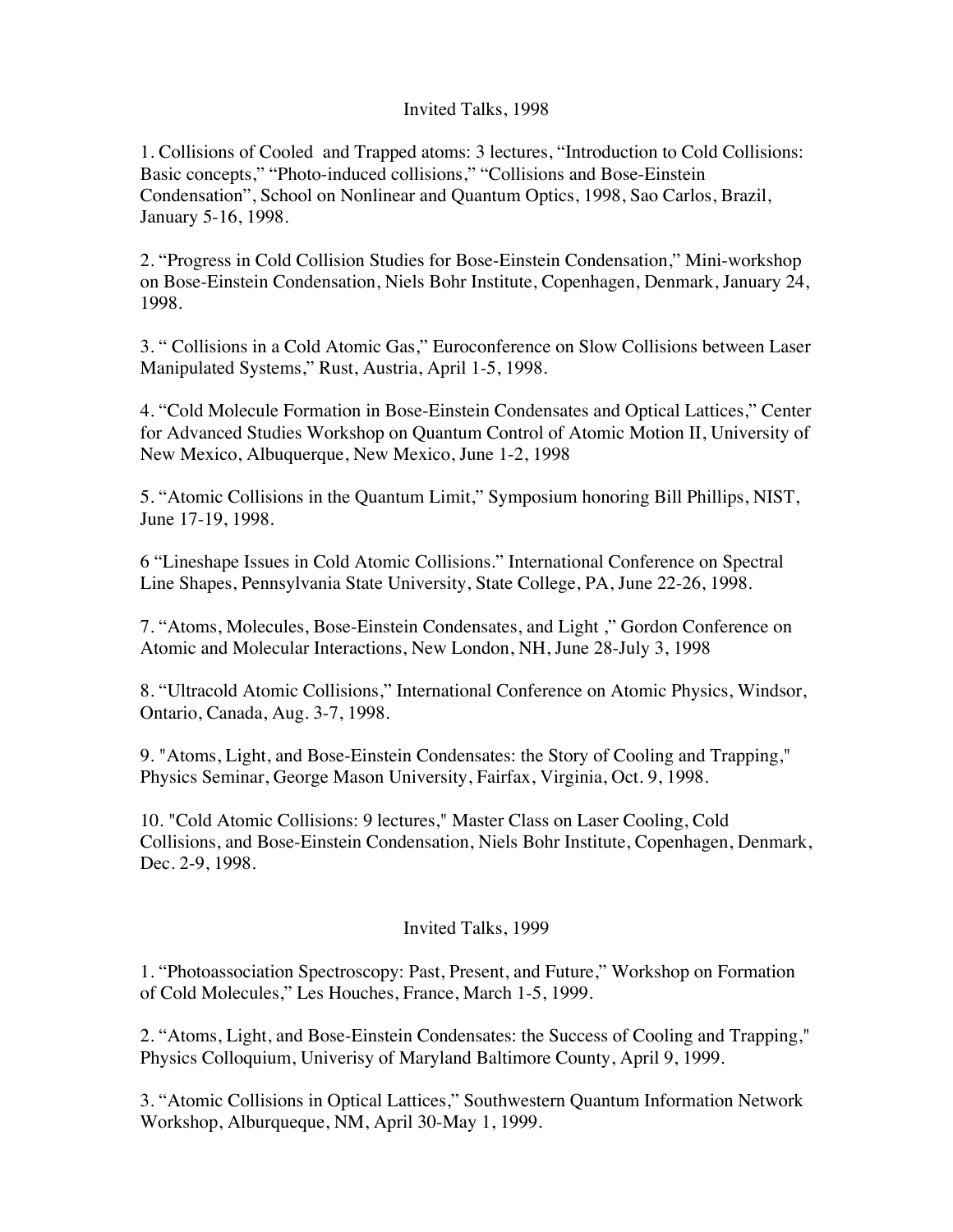4. "Cold Collisions in Traps: Condensates, Resonances, and Molecules,", ITAMP Workshop on Cold Molecules, Harvard-Smithsonian Center for Astrophysics, July 1-3, 1999.

5. "Collisions and the Dynamics of Cold Atomic Gases," International Conference on the Dynamics of Molecular Collisions, Split Rock, PA, July 18-22, 1999

6. "Coherence and Dynamics of Matter Waves from Bose-Einstein Condensate Sources," Grodon Coference on Quantum Control of Matter, Plymouth, NH, Aug. 1-5, 1999.

7. "Photoassociation Spectroscopy: Past, Present, and Future," Workshop on Collisions in Laser Fields, Torun, Poland, Sept. 1-3, 1999.

8. "Condensates, Collisions, and Quantum Control," Physics Seminar, Yale Univeristy, New Haven, CT, Nov. 6, 1999.

### Invited talks, 2000

- 1. "Scattering resonances and the formation of cold molecules," Division of Atomic, Molecular, and Optical Physics Annual Meeting, Storrs, CT, June 16, 2000.
- 2. "Nonlinear phenomena in Bose-Einstein condensate wavepacket dynamics," Gordon Conference on Multiphoton Processes, Tilton, NH, June 22, 2000.
- 3. "Survey of molecule formation processes from ultracold atoms," American Chemical Society National Meeting, Symposium on Low Temperature Spectroscopy and Dynamics, Washington, DC, August 22, 2000.
- 4. "Group II Atoms: A Cornucopia of Cold Collision Physics," Workshop on Group II Atoms, Institute for Theoretical Atomic and Molecular Physics, Harvard-Smithsonian Center for Astrophysics, Cambridge, MA, Sept. 9, 2000.
- 5. "Threshold Resonances: a key to cold collision phenomena," Physics Seminar, State University of New York, Stony Brook, NY, September 25, 2000.
- 6. "Threshold Resonances: a key to cold collision phenomena," Department of Energy Basic Energy Sciences Annual Meeting on Atomic, Molecular, and Optical Physics, Warrenton, VA, September 28, 2000.

#### Invited Talks, 2001

- 1. "Threshold resonances: A key to cold collision physics", Physics Seminar, University of Texas at Austin, Austin, TX, March 2001.
- 2. "Threshold resonances: A key to cold collision physics", Seminar, Center for Ultracold Atoms, Harvard/MIT, Cambridge, MA, May 2001.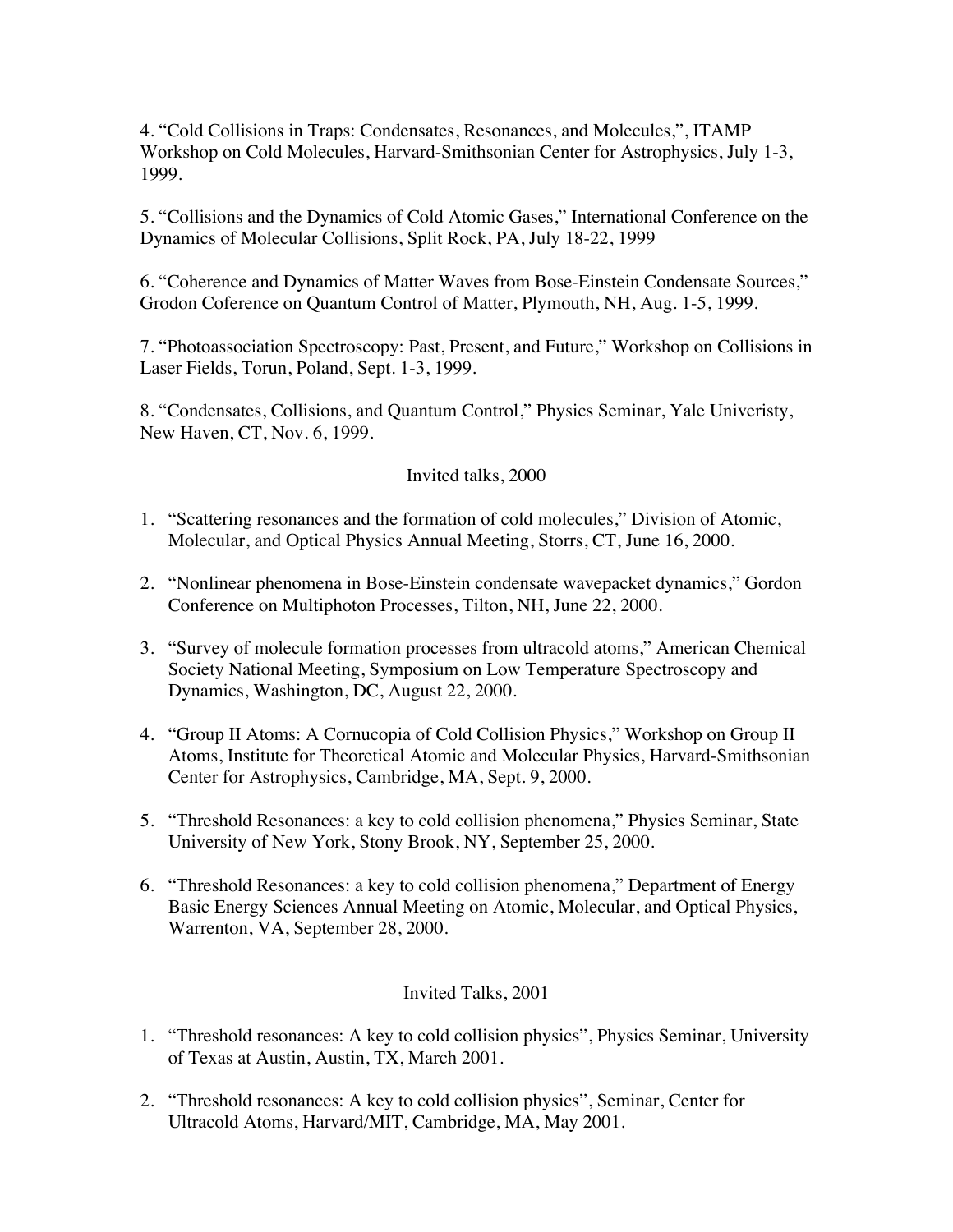- 3. "Threshold resonances: A key to cold collision physics", International Conference on Laser Spectroscopy, Snowbird, UT, June 2001.
- 4. "Collisions of Cold Group II Atoms," Workshop on Cold Atoms and Ultra-precise Atomic Clocks, Sandjberg, Denmark, September 2001.

#### Invited Talks, 2002

- 1. "Quantum encounters of the cold kind," Physics Seminar, European Laboratory for Nonlinear Spectroscopy, Florence, Italy, February, 2002.
- 2. "Theory of photoassociation at ultra low temperatures," Workshop on Cold Molecules, Les Houches, France, march 2002.
- 3. " Quantum encounters of the cold kind," Physics Colloquium, Old Dominion University, Norfolk, VA, April 2002.
- 4. "Collisions, Condensates, and Optical Lattices," Conference on Cold Atoms in Traps, Sandbjerg, Denmark, April 2002.
- 5. "Collisions, Condensates, and Optical Lattices," Nordic Institute for Theoretical Physics, Copenhagen, Denmark, April 2002.
- 6. "Collisions, Condensates, and Optical Lattices," Physics Seminar, Institute for Quantum Optics, University of Hannover, Hannover, Germany, April 2002.
- 7. "Threshold resonances: a key to cold collision physics," Workshop on Cold Molecules, University of Durham, Durham, UK, September 2002.
- 8. "Quantum encounters of the cold kind," Seminar, University of Maryland, College Park, Md, , October, 2002.
- 9. "Cold collision basics: Threshold phenomena", tutorial lecture, Institute for Experimental Physics, University of Innsbruck, Innsbruck, Austria, November, 2002.
- 10. "Quantum Encounters of the Cold Kind," Physics Seminar, University of Innsbruck, Innsbruck, Austria, November, 2002.
- 11. "Photoassociation in a Bose-Einstein condensate", tutorial lecture, Institute for Experimental Physics, University of Innsbruck, Innsbruck, Austria, November, 2002.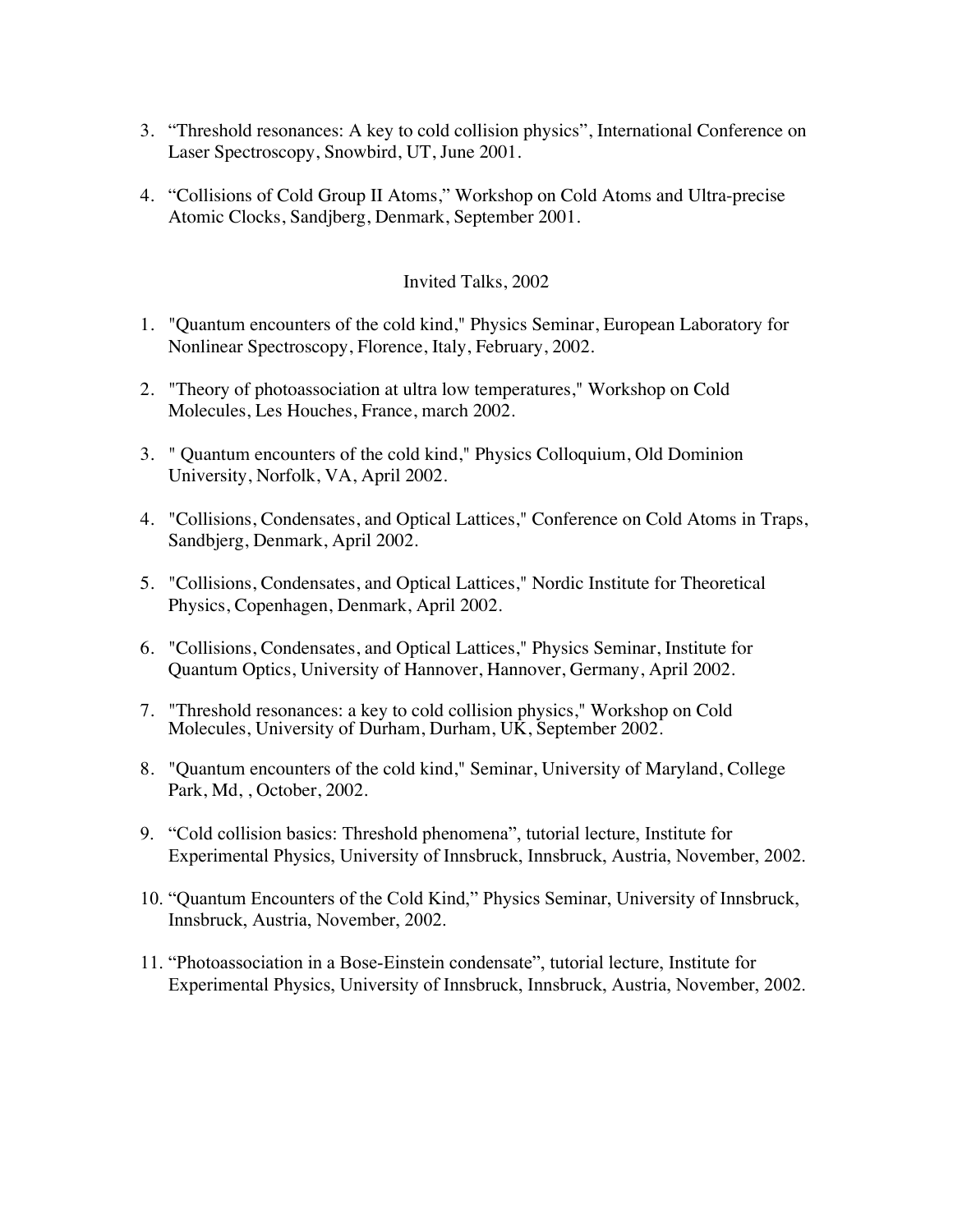### Invited talks, 2003

- 1. "Time-dependent Feshbach Resonance Ramps and Molecules in a BEC," QIBEC Seminar, NIST, January, 2003.
- 2. "Quantum Encounters of the Cold Kind: Fundamentals of Cold Collision Physics," Tutorial Lecture, Student Symposium, DAMOP, Boulder, May, 2003.
- 3. "Making Cold Molecules by tunable Scattering Resonances," Quantum Challenges Colloquium, Warsaw, Poland, Spetember, 2003
- 4. "High intensity Photoasociation Spectra," Workshop on Cold Alkaline Earth Atoms, Copenhagen, Denmark, September, 2003.

# Invited Talks 2004

- 1. "Making Ultracold Molecules" Joint Institute for Coherent Quantum Phenomena Workshop, U. Maryland, January, 2004
- 2. "Making cold molecules using tunable scattering resonances", March APS Meeting, Montreal, March 22, 2004
- 3. "Making cold molecules using tunable scattering resonances", Conference on Bose-Einstein Condensation: from Atoms to Molecules, University of Durham, UK, March, 2004
- 4. "Making cold molecules using tunable scattering resonances", Plenary Prize Session, DAMOP, Tucson, AZ, May, 2004
- 5. "Making cold molecules using tunable scattering resonances", Symposium on Ultracold Molecules, American Chemical Society National Meeting, Philadelphia, August, 2004.

# Invited Talks 2005

- 1. "Tunable scattering resonances: What are they like?" Conference on Mesoscopic Phenomena in Ultracold Matter: From Single Atoms to Coherent Ensembles, Dresden, Germany, October 2004.
- 2. "The molecular physics of bound and unbound Feshbach resonance states," Workshop on Ultracold Molecules, Telluride, CO, July 2005.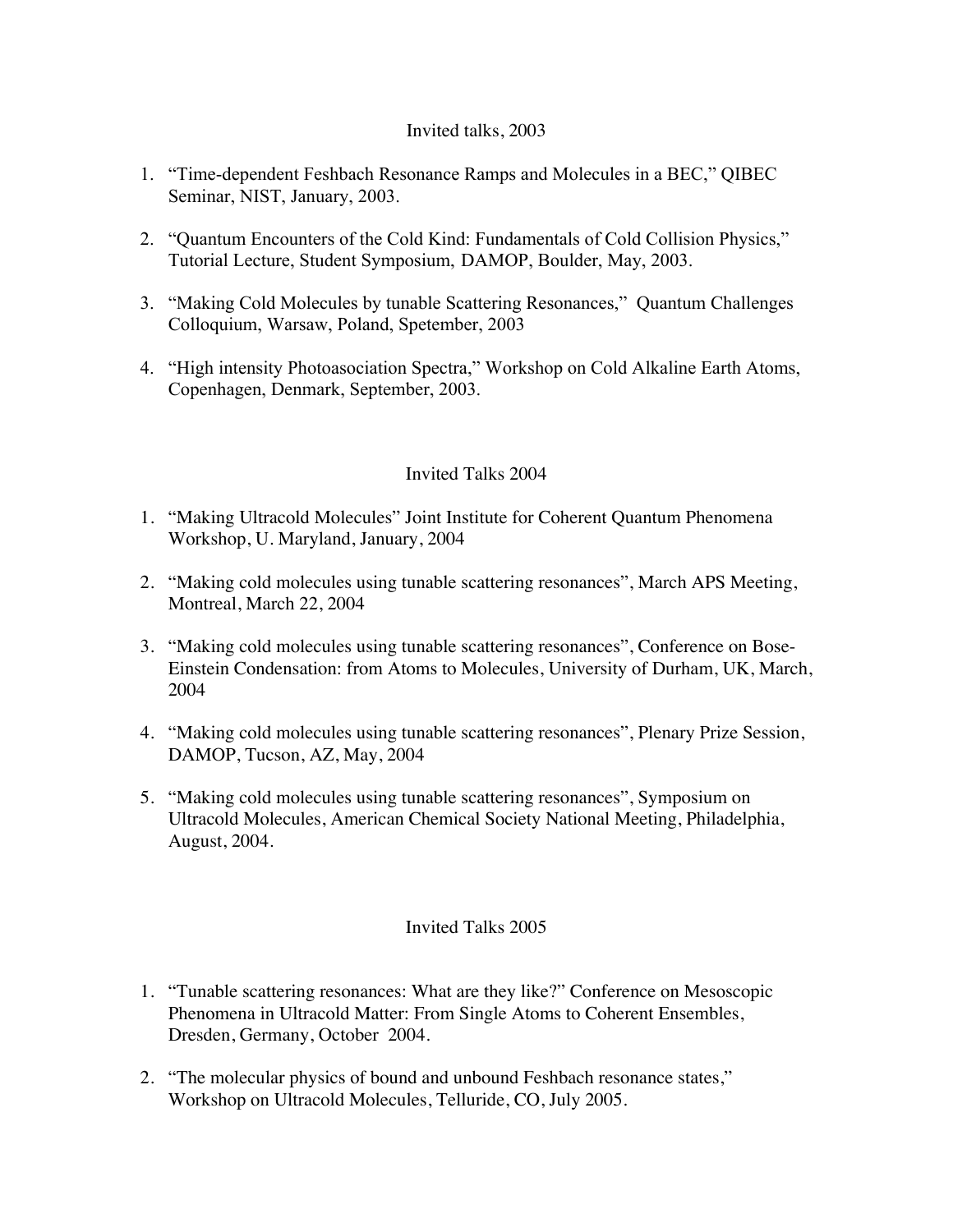- 3. "Quantum Encounters of the Cold Kind," Telluride Public Town Talk, Telluride, CO, July 2005.
- 4. "What you really want to know about Feshbach resonances,", NIST QIBEC Seminar, July 2005.
- 5. "Properties of Bound and Unbound Feshbach Resonance States," Seminar, Institute for Experimental Physics, University of Innsbruck, Innsbruck, Austria, August 2005.
- 6. "Feshbach Resonances and the Formation of Polar Molecules," Workshop on Quantum Computing with Polar Molecules, Arlington, VA, Sept. 2005.
- 7. "Scattering resonances and molecules in ultracold atomic gases," James Franck Institute, University of Chicago, Chicago, IL, October, 2005.
- 8. "Scattering resonances and molecules in ultracold atomic gases," Atomic Physics Seminar, NIST, Nov. 2005.

### Invited Talks 2006

1. "Scattering resonances and molecules in ultracold atomic gases," James Franck Institute, University of Chicago, Chicago, IL, October, 2005.

2. "Scattering resonances and molecules in ultracold atomic gases," Atomic Physics Seminar, NIST, Nov. 2005.

3. "Scattering resonances and molecules in ultracold atomic gases," Physics Seminar, Ohio State University, Columbus, Ohio, Feb. 2006.

4. "Resonant control of collisions in atomic gases," Center for Advanced Studies Seminar, University of New Mexico, Albuquerque, New Mexico, March, 2006.

5. Three lectures at the ICAP Summer School, Innsbruck, Austria, July 10-14, 2006, on "Cold atomic and molecular collisions:" (1) "Basics," (2) "Feshbach resonances, " (3) "Photoassociation."

6. "Simple theoretical models for resonant cold atom interactions", International Conference on Atomic Physics (ICAP), Innsbruck.

7. "Resonant control of cold atom collisions," Physics seminar, University of Durham, Durham, UK, July 2006.

8. "Cold molecular collisions: challenges and opportunities", Wilhelm und Else Heraeus-Seminar on Cold Molecules, Bad Honnef, Germany, October 2007.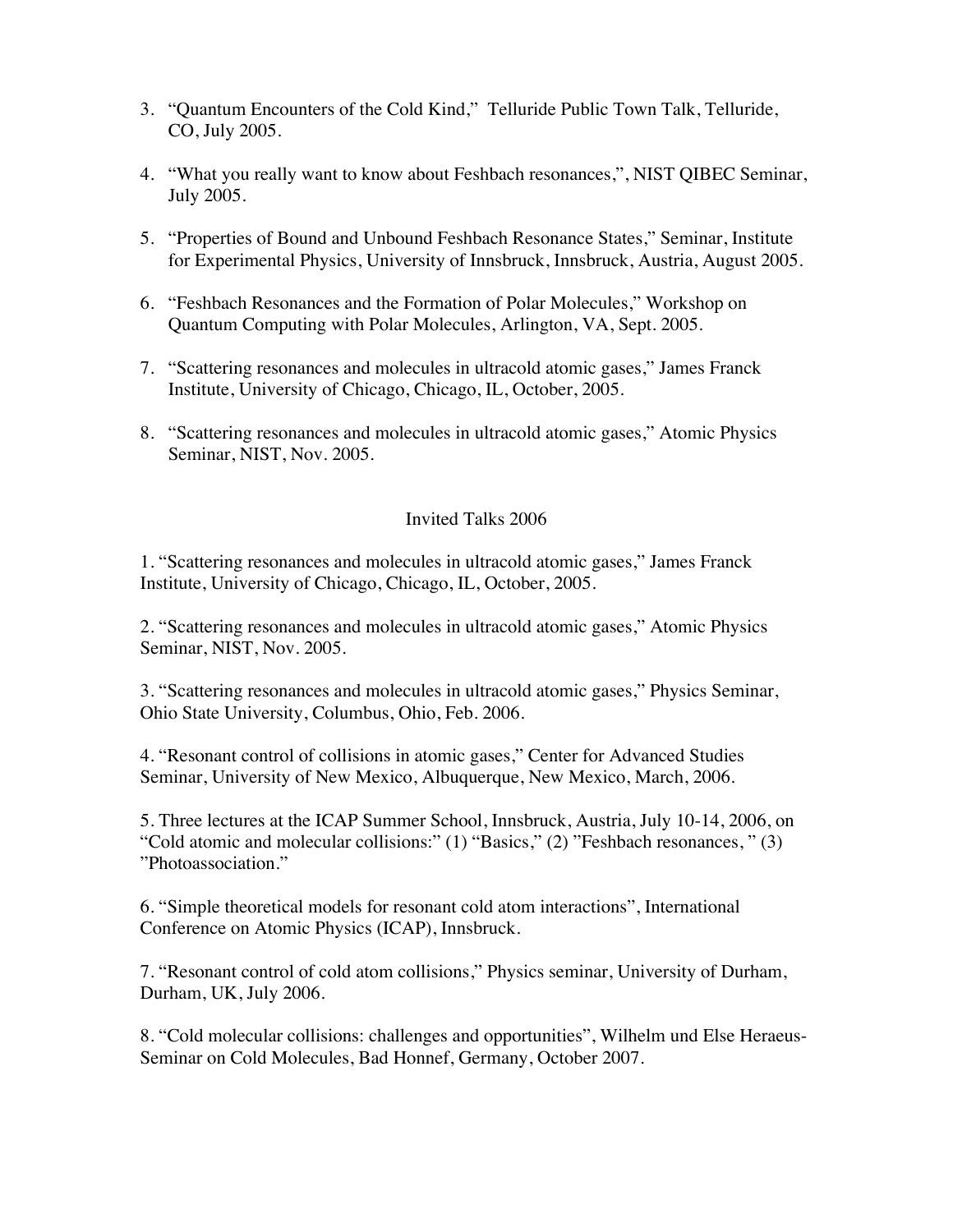### Invited Talks 2007

1. "Mass tuning of scattering lengths", NIST QIBEC seminar, March 2007.

2. "Some Perspectives on Ultracold Atomic and Molecular Interactions and their Control," KITP Conference on Correlated States in Degenerate Atomic Gases, April 25, 2007.

3. "Ultracold Alkali Metal Atoms and Dimers: A Quantum Paradise," 62<sup>nd</sup> International Symposium on Molecular Spectroscopy, Columbus, OH, June 22, 2007

4. "Photoassociation of alkaline earth and related species," Coherent Control of Ultracold Molecular Processes, University of British Columbia, Vancouver, CA, August 1-4, 2007

5. "Ultracold Atomic Physics: A Quantum Paradise," University of Louisville Physics Colloquium, Sept. 14, 2007

6. "From Clocks to Molecules: Some New Trends in Ultra-cold Physics.", Atomic Physics Division Seminar, NIST, Dec. 18, 2007.

# Invited Talks, 2008

1. "New Opportunities in ultra-cold physics with Sr and Yb atoms," Physics Seminar, Rice University, Houston, May 2, 2008.

2. "Ultracold lattices of molecular dipoles," Coherence and Correlations in Nanosystems, Ustron, Poland, Sept. 6, 2008.

3. "Some new directions in ultracold physics," Nicholas Copernicus University, Torun, Poland, Sept. 11, 2008.

4. "Ultracold molecules in gases and lattices,", Joint Quantum Institute Seminar, University of Maryland, Oct. 20, 2008.

# Invited Talks, 2009

1. "Ultracold polar molecules: a case study with KRb," Harvard/Smithsonian Joint Atomic Physics Colloquium, Boston, MA, April 1, 2009.

2. "Ultracold molecules from ultracold atoms: a case study with KRb,", Faraday Discussions 142 Cold and Ultracold Molecules, University of Durham, Durham, UK, April 17, 2009.

3. "Understanding Feshbach molecules with long range quantum defect theory," EuroQUAM Satellite Meeting on Cold Molecules, University of Durham, UK, April 18, 2009.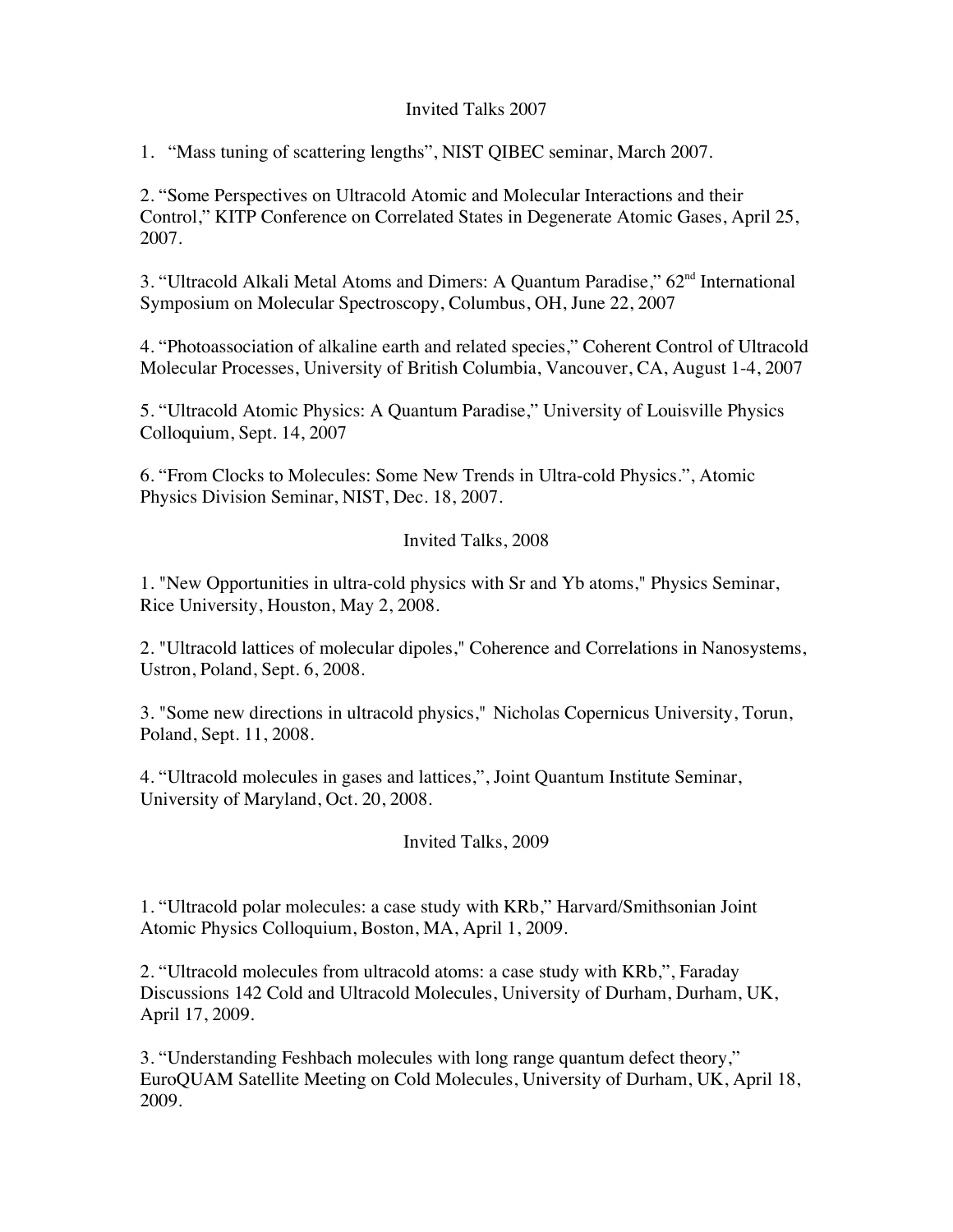4. "Understanding ultracold polar molecules," DAMOP Focus Session on Cold Molecules, University of Virginia, May 23, 2009.

5. "Understanding ultracold atomic and molecular collisions", Workshop on Cold Atoms and Molecules: Collisions, Field Effects, and Applications, Univeriity of Kyoto, Kyoto, Japan, June 25, 2009.

6. "The Quantum Defect Viewpoint of Atomic and Molecular Collisions", Colorado Cold Molecule Workshop, Boulder, CO, July 17, 2009.

# Invited Talks, 2010

1. "Universal reaction rates for ultracold molecular collisions," Physics of Quantum Electronics Conference, Snowbird, UT, January 4, 2010.

2. "Reaction rates for ultracold molecular collisions," NIST QIBEC Seminar, Jan. 20, 2010.

3. "Simple models for ultracold molecular collisions," APS March Meeting, Focus Session on Cold Molecules II, March 17, 2010.

4. *"*Towards a theory of ultracold molecular collisions," International Workshop on Coherence in Ultracold Molecular Physics, University of British Columbia, Vancouver, CA, May 23, 2010.

5. "Ultracold Polar Molecules in Gases and Lattices", Quantum Technologies Conference: Manipulating photons, atoms, and molecules Torun, Poland, September 1, 2010.

6. "Ultracold Polar Molecules in Gases and Lattices", Correlations and coherence at Different Scales, Ustron, Poland, Sept. 4, 2010.

7. Ultracold Molecules in Gases and Lattices: the Next Frontier," EuroQUAM 2010 Cold Quantum Matter: Achievements and Prospects, Ischgl, Austria, Sept. 13, 2010.

8 "Cold Collisions of Atoms, Molecules, and Ions," 2010 European Conference on Trapped Ions County Durham, UK, September 21, 2010.

# Invited Talks 2011

1. "Towards simple theories for polar molecule collisions," Macroscopic Quantum Control Conference on Ultracold Atoms and Molcules, University of Tokyo, Japan, January 24-26, 2011.